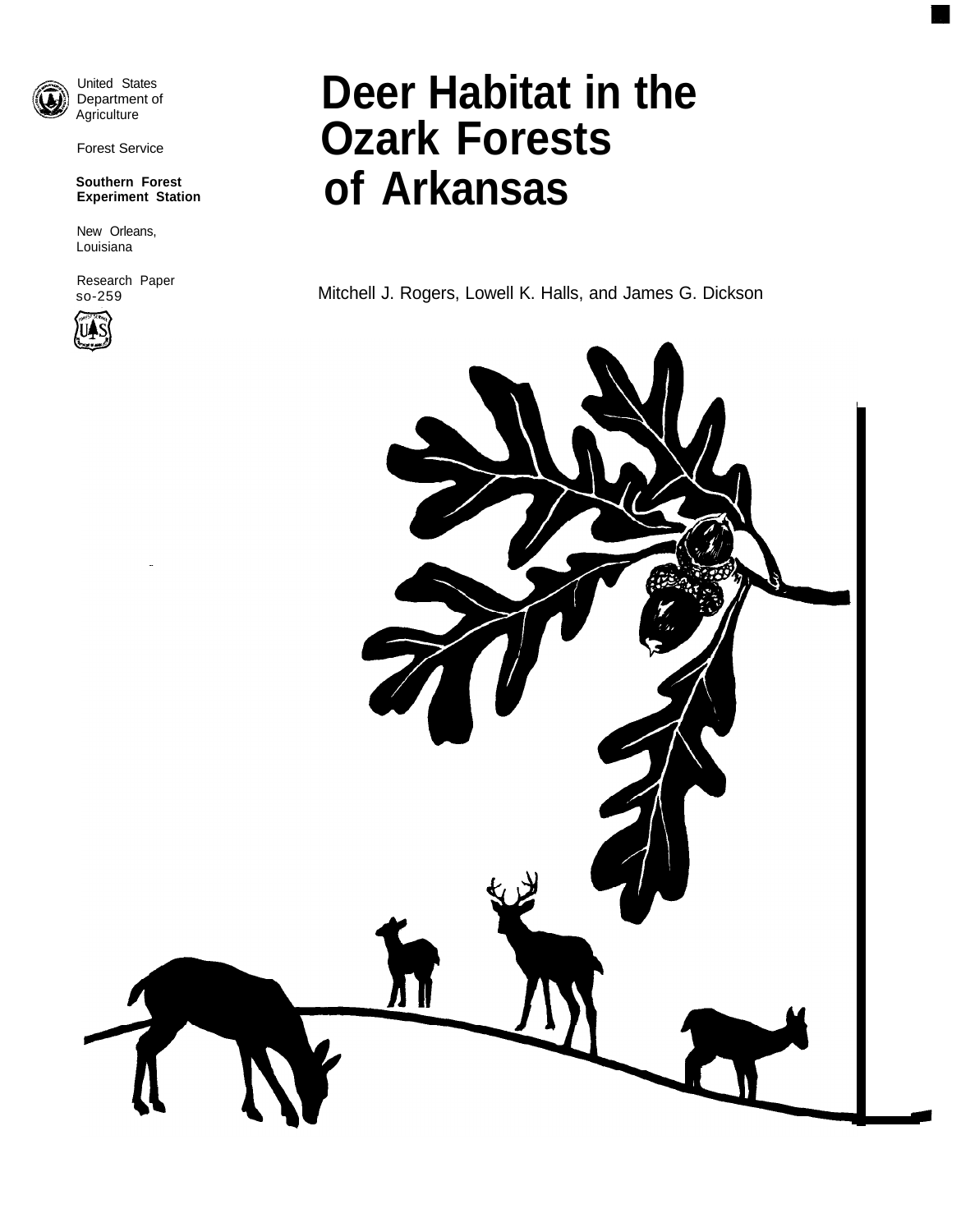## SUMMARY

Two enclosures of 590 and 675 acres were constructed and stocked with white-tailed deer *(Odocoileus virginianus)* to determine the deer carrying capacity of an Ozark mountain forest and to evaluate the impact of winter food plots on deer survival and productivity. Deer diets varied considerably within and among years, and they were closely related to habitat type and availability of acorns. Before food plots were established, the deer carrying capacity averaged only one deer per 45 to 100 acres, mainly because of a lack of high-quality, native forage during winter. Capacity was somewhat higher in the enclosure where cedar glades were more prevalent. Fawn production and winter survival of adult deer fluctuated widely and were positively correlated with acorn yields. After openings were established in the forest and planted with elbon rve (Secale *cereale),* ladino clover *(Trifolium repens),* and Japanese honeysuckle *(Lonicera japonica),* the carrying capacity increased to one deer per 21 acres, and population levels remained fairly stable from year to year. Food plots seemed beneficial only during years of low mast yields. Even with access to high-quality forage, the deer populations were limited by a low fawn survival rate due to predation, disease, parasites, and other unknown factors.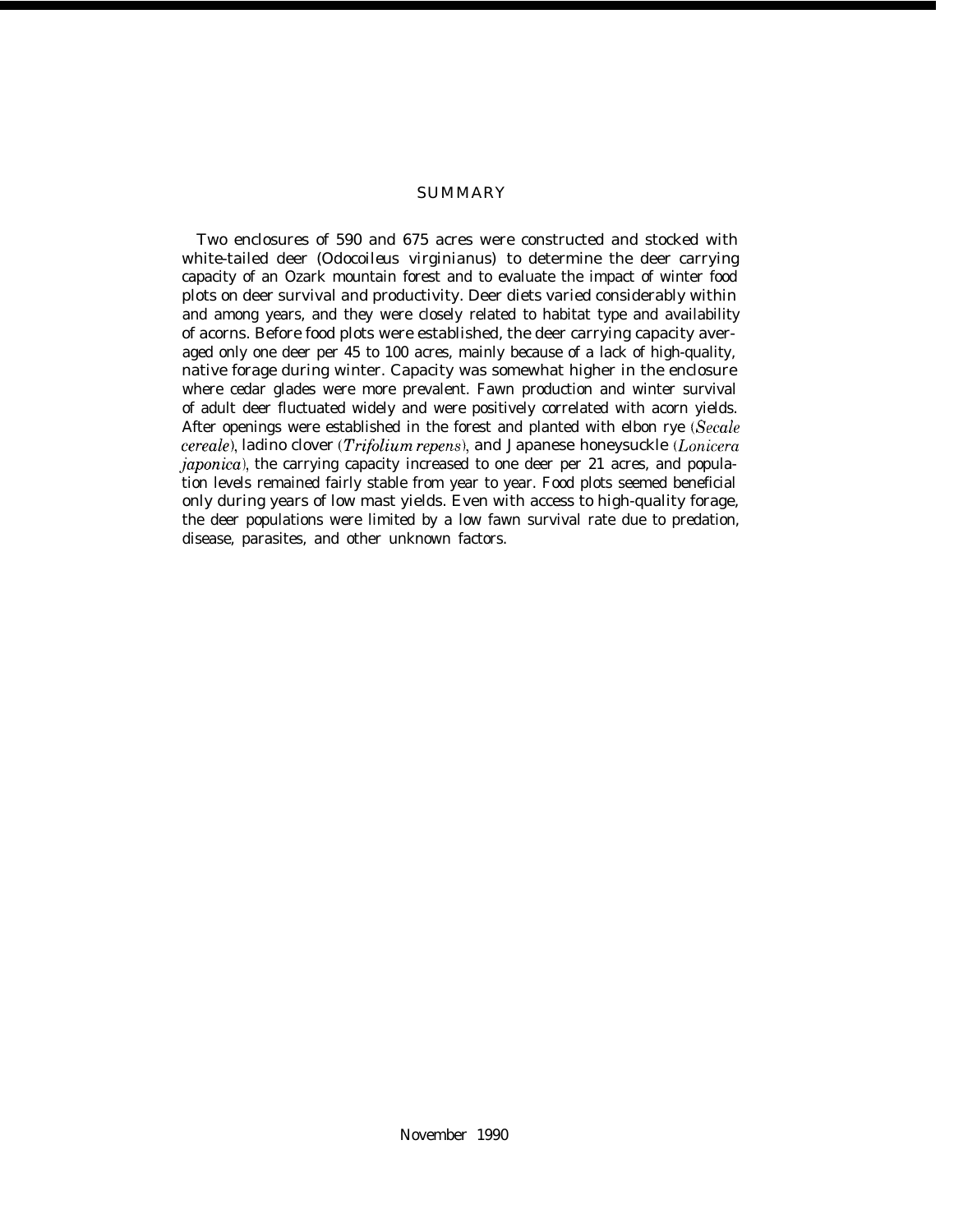## **Deer Habitat in the Ozark Forests of Arkansas**

Mitchell J. Rogers, Lowell K. Halls, and James G. Dickson

## **INTRODUCTION**

The Ozark mountain range comprises approximately 5.2 million acres in northern Arkansas. The wooded valleys and hills and the rivers and lakes have long provided a haven for sportsmen and recreationists. White-tailed deer (Odocoileus virginianus) have historically been a popular attraction, but their numbers have fluctuated widely due to the impacts of farming, timber cutting, hunting, disease, parasites, and poor nutrition.

In 1926, it was estimated that there were only 35 deer on the 173,000-acre Sylamore Ranger District of the Ozark National Forest (Donaldson and others 1951). In 1927 and 1928, two Federal refuges were established on the district. Intensive protection and predator control helped to reestablish the deer herd. In 1944, 463 deer were harvested on the Sylamore Ranger District (Segelquist and others 1969), and in 1945 the area was considered seriously overpopulated with deer (Alexander 1954). The dense overhead canopy of the young developing forest limited the production of understory vegetation (Halls and Crawford 1960). The exclusion of fire from planted pines in old fields further reduced range productivity. By 1950, the declining forage supply and high deer populations caused heavy overbrowsing and die-offs (Donaldson and others 1951). Deer populations remained depressed into the 1960's; for example, only 49 deer were harvested in 1967.

In an effort to resolve the situation, the Arkansas Game and Fish Commission; the Fish and Wildlife Service (Pittman-Robertson project W-53-R), U.S. Department of the Interior; and the Southern Forest Experiment Station, Forest Service, U.S. Department of Agriculture initiated a long-term investigation in north Arkansas. The study objectives were: (1) to determine the deer carrying capacity of Ozark highland forests under the present management system, (2) to explore the possibility of increasing deer numbers by improved management practices, and (3) to determine factors influencing deer condition and productivity.

The objective of the first 8 years of the study, 1959 to 1967, was to determine deer carrying capacity under existing forest management practices. The second phase, from 1968 to 1977, sought to determine if deer numbers could be increased by establishing improved food plots in the Caney enclosure.

## **METHODS**

#### **Area Description**

The area was considered typical of Ozark highland forests in topography, soils, and timber stand conditions. In general, the area was deeply dissected by small streams, narrow valleys, and narrow, rounded ridges. Elevations ranged from 400 to 1,020 ft. Slopes ranged up to 60 percent but usually averaged from 30 to 40 percent.

The soil on ridges and upper slopes was extremely rocky. Chert fragments made up 30 to 75 percent of the total volume. Soils on lower slopes, benches, and floodplains were generally sandy to silty clay loams with a few rock fragments. Water-holding capacity decreased from streambottoms to the ridges.

On the average, annual precipitation was about 44 inches, with approximately 24 inches of rainfall during the warm months. Dry periods were frequent, and the mean temperature was 37 "F in January and 81 "F in July.

For this study, two 9-foot-high fenced enclosures were constructed at the Sylamore Experimental Forest, a part of the Ozark-St. Francis National Forest on the Springfield Plateau in northern Arkansas. The Caney enclosure contained 590 acres, and the nearby Big Spring enclosure contained 675 acres. Fence construction was completed in 1962.

Each enclosure contained four main forest types: upland hardwood, upland pine-hardwood, cedar glade, and streambottom hardwood. In the Big Spring enclosure there was also a transitional pine-hardwood forest type. The principal hardwood trees were white oak

Mitchell J. Rogers was previously biologist at the Arkansas Game and Fish Commission, Little Rock, AR, and is presently at Ducks Unlimited, Fifty Six, AR; Lowell K. Halls is wildlife biologist (retired); and James G. Dickson is research wildlife biologist at the U.S. Department of Agriculture, Forest Service, Southern Forest Experiment Station, Nacogdoches, TX.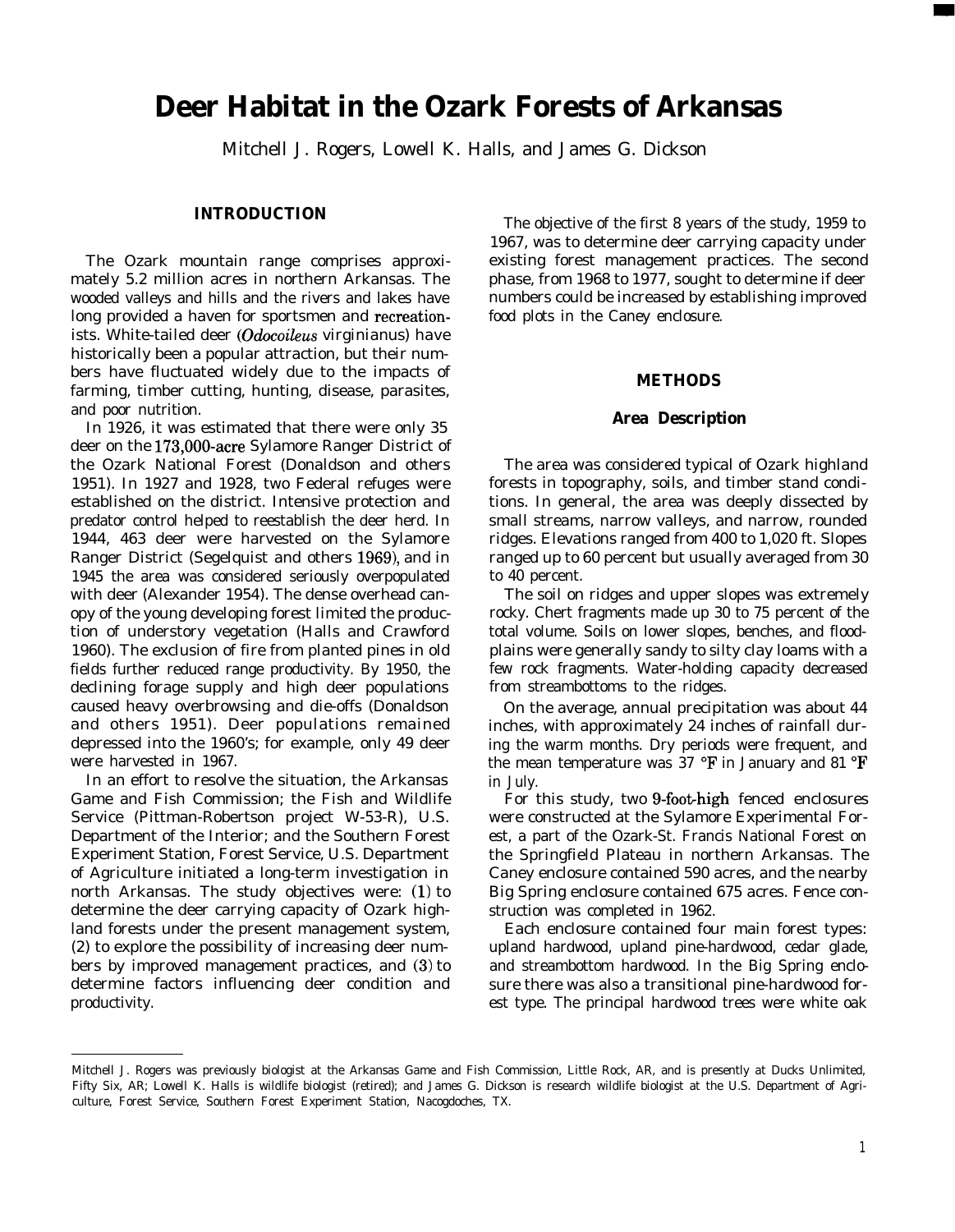(Quercus alba), black oak (Q. uelutina), hickories (Carya spp.), and black cherry (Prunus serotina). Shortleaf pine (*Pinus echinata*) was dominant in the pinehardwood stands. There had been no timber cutting in recent years, and many timber stands were largely mixtures of various size and age classes, with only a few acres of even-aged hardwood pole stands. Overstory canopies were heavy and continuous in all types except the cedar glade, where small noncommercial trees predominated.

## **Procedures**

## **Deer Data**

All the deer in both enclosures (36 in Caney and 30 in Big Spring) were removed by hunting and trapping in 1962. Between April and November 1963, the Caney enclosure was restocked with 8 does and 2 bucks, and the Big Spring enclosure was restocked with 10 does and 1 buck.

Deer were counted each March and December by a line-drive census using 70 to 130 drivers spaced 60 to 120 feet apart (Segelquist and others 1969). Additional census data were obtained from 1968 to 1977 in the Caneyenclosure by direct observation from raised platforms.

During the course of the study, deer were added or removed from the enclosures to maintain desired population levels and to collect data on animal condition, productivity, and internal parasites. Several adult deer and young fawns were fitted with motion-sensitive, lithium-powered transmitters in an effort to identify specific mortality factors.

Necropsies were performed by personnel from the Southeastern Cooperative Wildlife Disease Study, College of Veterinary Medicine, University of Georgia, on 7 of the original deer population in 1962 and on a total of 10 additional deer in 1967, 1971, and 1978. A helminth parasite analysis was performed on 11 deer by personnel from the University of Arkansas, Department of Zoology, in 1975.

## **Vegetation Measurements**

Each August, current-year annual growth to a height of 5 ft was estimated on about 125 permanent and 30 temporary  $6.2$ -ft<sup>2</sup> plots systematically spaced throughout each enclosure using double-sampling procedures (Wilm and others 1944). Forage production on the temporary plots was estimated and then clipped and weighed for use as a correction factor for forage estimates on the permanent plots. Data are expressed on an ovendry basis.

Winter forage availability was estimated on plots each March from 1965 through 1972 with the same technique used to estimate summer forage. Winter browse included the previous season's twig growth of deciduous species and twigs and leaves of evergreens.

Forage utilization was estimated each August and March in conjunction with forage yield measurements. Summer utilization data were estimates of the weight of forage removed, and the winter utilization data were estimates of the percentage of growing stems browsed. Rumen contents of deer killed for population control and necropsy were also examined to determine food habits. Fecal pellets were collected regularly from January 1966 through January 1968 and examined for mast. Transects used to sample pellet groups were randomly located in each of the main forest types, and all pellet groups were counted each season from the fall of 1966 through the summer of 1969 to determine seasonal habitat preference. Because utilization is governed to some extent by relative abundance of plants, an importance value was calculated by multiplying the frequency of occurrence of plants along specified transects by their frequency of utilization.

Mast yields were sampled each fall by placing two 55-gal, open-top barrels at 99 randomly located points throughout each enclosure. Acorns and other fruits that fell into the barrels were counted and converted to an ovendry yield.

In February 1968 four food plots, ranging in size from 1.7 to 5.7 acres, were established in the Caney enclosure by bulldozing and disking. Approximately half of each plot was planted with Japanese honeysuckle *(Lonicera japonica)*, and the other half was seeded annually with a mixture of elbon rye (Secale cereale) and ladino clover *(Trifolium repens).* Food plots in 1968 consisted of 3.7 acres of rye and clover and 6.0 acres of honeysuckle. The acreage of rye and clover was increased to 7.6 acres in 1969 and maintained at that level for the duration of the study. Production and utilization of rye and clover were estimated in midwinter and late winter 1968 through 1977 using 10 caged and 10 uncaged  $3.1-ft^2$  quadrats. Honeysuckle data were collected in August and March 1969 through 1977 by clipping a portion of randomly located plants and by comparing weights of caged and uncaged plants. Honeysuckle plants were mowed to about a 30-inch height to control woody invaders. All plots were limed at 1.5 tons/acre in April 1968. The rye-clover plots were fertilized annually with 10-20-20 (N-P-K) fertilizer, and the honeysuckle plots were fertilized with approximately 100 lb/acre of 30-0-O (N-P-K) fertilizer.

Some commonly used native species and forages grown on food plots were collected for nutritive analyses in the summer of 1969 and the spring of 1971 and analyzed for crude proteins, calcium, and phosphorus (Association of Official Agricultural Chemists 1960).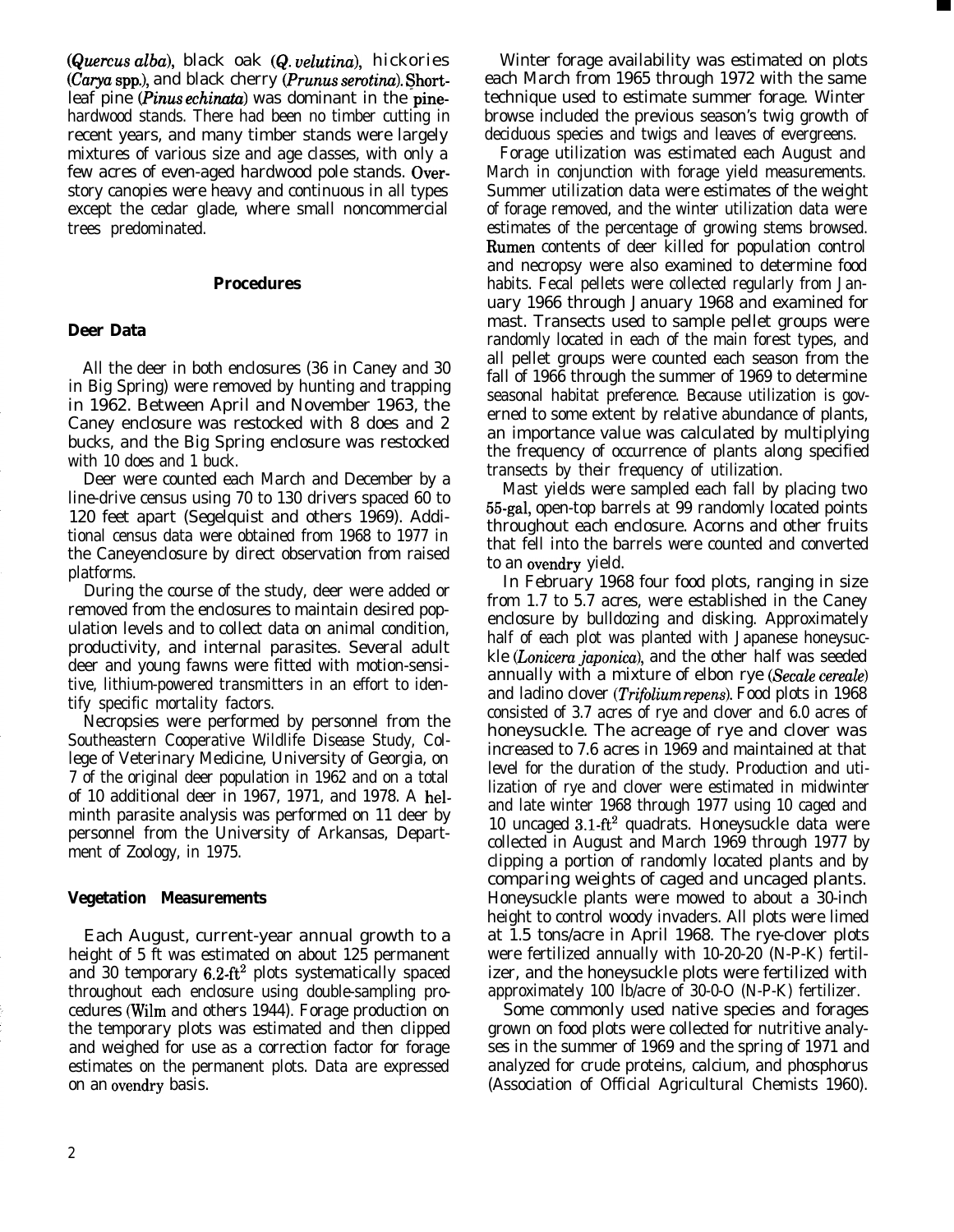Cell wall contents, acid detergent fiber, and acid detergent liquor were determined (Van Soest 1967), and in vitro digestibility was determined using bovine rumen liquor and pepsin (Tilley and Terry 1963). Native forage samples consisted of leaves and stems of cool season grasses, sedges, and forbs, as well as the terminal end of browse twigs with attached leaves.

Woody measurement plots were established 6 feet from the center of each forage plot. The basal area of each tree species was recorded by l-inch diameter classes. Cover of understory woody vegetation up to a height of 5 feet was recorded from eight clusters of point-loop transects.<sup>1</sup>

## **RESULTS**

## **Caney Enclosure**

## **Woody Plants**

Hardwood saplings predominated in the upland hardwood and upland pine-hardwood forest types (table 1). Pole stocking (trees in the 5.0- to 9.0-inch d.b.h. class) was densest in upland hardwoods. Sawtimber stocking (trees  $>9.0$ -inch d.b.h.) was greatest

in the streambottom hardwood forest type. Pines were represented mainly in the upland pine-hardwood type and to some extent in the cedar glade type.

The understory cover estimate for the enclosure from plot samples was less than 21 percent. Flowering dogwood *(Cornus florida)* made up 16 percent of the total browse cover; common deerberry *(Vaccinium* stamineum) and lowbush blueberry (V. vacillans), 13 percent; several species of oaks, 14 percent; hickory, 6 percent; lindera *(Linderu benzoin), 8* percent; tree huckleberry (V. *arboreum), 5* percent; and blackgum (Nyssa sylvatica), 5 percent. Twenty-two other species were recorded, but none comprised more than 4 percent of the total cover.

#### **Forage and Mast Yields**

Growing season yield of native vegetation averaged 115 lb/acre, ranging from 78 to 139 lb/acre (table 2). Preferred browse comprised 48 percent of total yields; nonpreferred browse, 38 percent; forbs and ferns, 18 percent; and grass and grasslike plants, 11 percent. The yields were very consistent among years, except in 1974 and 1976, when yields increased as a result of tree canopy openings caused by a tornado in 1974. Cedar glade was the most productive habitat (192 lb/acre) followed by streambottom hardwood (138 lb/acre), upland pine-hardwood (96 lb/acre), and upland hardwood (73 lb/acre). Yields of preferred browse were highest in the upland pine-hardwood, and the herbaceous plants were most productive in the relatively open cedar glade.

|                       |                    | Forest types            |                  |                          |                       |  |  |  |  |
|-----------------------|--------------------|-------------------------|------------------|--------------------------|-----------------------|--|--|--|--|
|                       | Upland<br>hardwood | Upland<br>pine-hardwood | Cedar<br>glade   | Streambottom<br>hardwood | All types<br>combined |  |  |  |  |
|                       |                    |                         | $Fee^{2}/acre -$ |                          |                       |  |  |  |  |
| Hardwood              |                    |                         |                  |                          |                       |  |  |  |  |
| Sapling*              | 52                 | 43                      | 29               | 28                       | 45                    |  |  |  |  |
| Polet                 | 36                 | 13                      | 21               | 19                       | 26                    |  |  |  |  |
| Sawtimber#            | 18                 | 15                      | 16               | 44                       | 19                    |  |  |  |  |
| <b>Total</b> hardwood | 106                | 71                      | 66               | 91                       | 90                    |  |  |  |  |
| Pine                  |                    |                         |                  |                          |                       |  |  |  |  |
| Sapling               | 0                  | 5                       | 0                | 0                        | 2                     |  |  |  |  |
| Pole                  | $\theta$           | 5                       | 0                | 0                        | $\boldsymbol{2}$      |  |  |  |  |
| Sawtimber             |                    | 17                      | 10               | 0                        |                       |  |  |  |  |
| Total pine            | 1                  | 27                      | 10               | 0                        | 11                    |  |  |  |  |
| Total timber          | 107                | 98                      | 76               | 91                       | 101                   |  |  |  |  |

Table 1.<sup>-Tree</sup> basal area in the Caney deer enclosure, located on the Sylamore Ranger District of the *Ozark Natimnl Forest*

\* Trees 1.0 to 4.9 inches in d.b.h.

' Trees 5.0 to 9.0 inches in d.b.h.

 $*$  Trees  $>9.0$  inches in d.b.h.

<sup>&#</sup>x27;Parker, Kenneth W. 1953. A method for measuring trend in range condition on national forest ranges. Forest Service, USDA, Administrative Studies (Condition & Trend). 26 p. Plus form. Unpublished mimeo.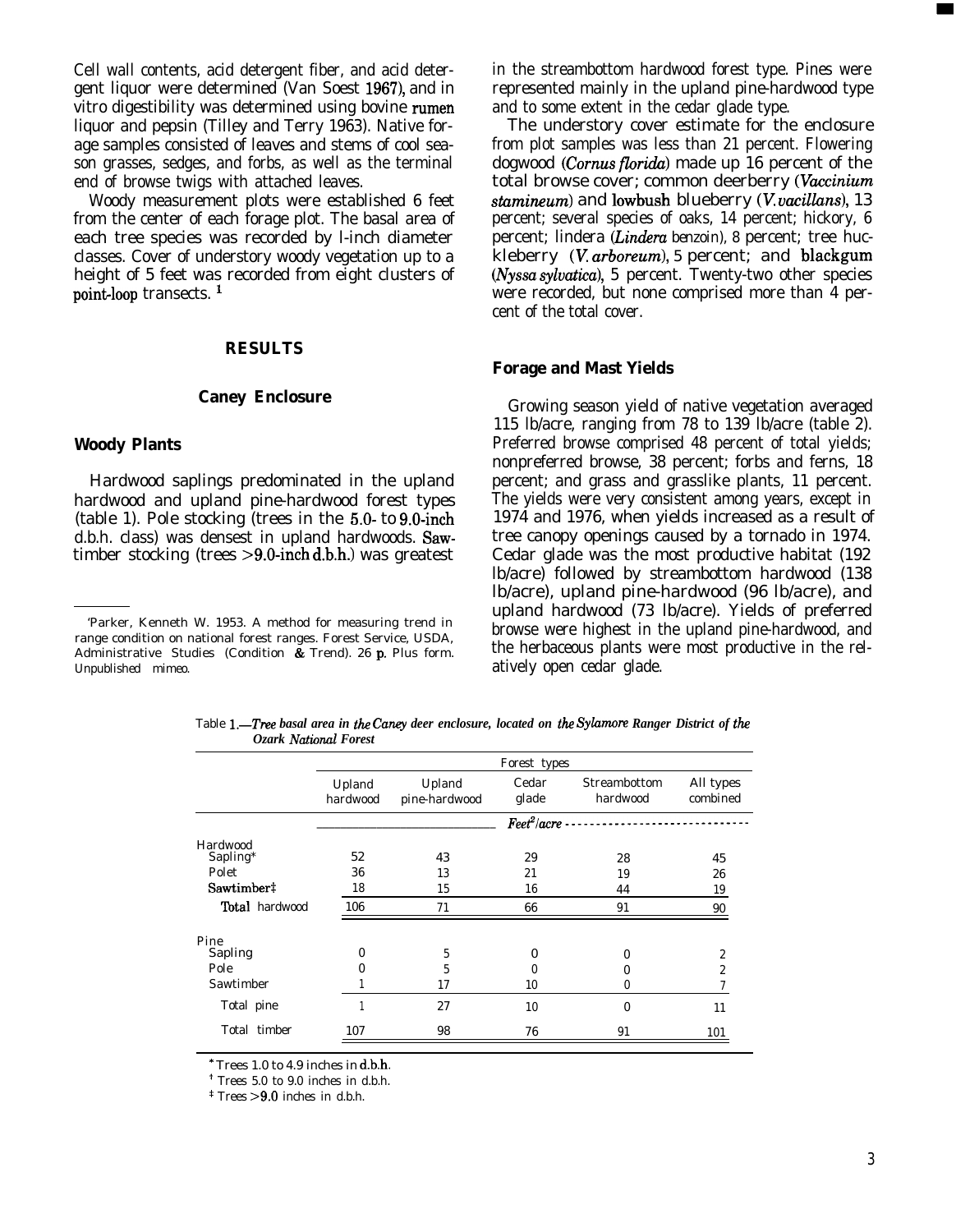Table 2.—Summer yields and winter availability of native forage in the Caney enclo*sure, located on the Sylamore Ranger District of the Ozark National Forest*

|                     | Summer  | Winter              |    |                    |  |  |  |
|---------------------|---------|---------------------|----|--------------------|--|--|--|
| Vegetation<br>class | Average | Range of<br>values  |    | Range of<br>values |  |  |  |
|                     |         | $Pounds/acre \n---$ |    |                    |  |  |  |
| Grass and           |         |                     |    |                    |  |  |  |
| grasslike plants    | 10      | $5 - 20$            |    | $0 - 1$            |  |  |  |
| <b>Forbs</b>        | 12      | $4 - 20$            | 0  | $\bf{0}$           |  |  |  |
| Ferns               | 6       | $3 - 10$            | 2  | $0 - 4$            |  |  |  |
| Preferred browse    | 41      | 29-73               | 8  | $4 - 13$           |  |  |  |
| Nonpreferred browse | 38      | $26 - 41$           | 5  | $3 - 6$            |  |  |  |
| Total               | 109     | 78-139              | 16 | $8 - 18$           |  |  |  |

Available winter forage averaged only 14 lb/acre with  $\geq 90$  percent consisting of twigs from deciduous woody plants. Green forage was practically nonexistent.

Mast yields fluctuated widely by year, ranging from a low of 3 lb/acre in 1968 to 482 lb/acre in 1960 (table 3). On the average, white oak produced more acorns than black oak, but black oak was more consistent, producing some acorns each year. There were no regular cycles of high or low acorn production. White oak acorn yields exceeded 134 lb/acre in 5 out of 19 years, but only once in 2 consecutive years. Yields were <5 lb/acre for 7 years, and white oak produced no acorns in 3 years.

Yields of white and black oaks appeared to be operating independently of each other. In some years the yields were high for both species, but frequently the yields of both species were low. At other times the yield was high for one and low for the other.

Acorn yields were highest in the upland hardwoods (184 lb/acre) where stocking of ma&bearing oaks was greatest. The upland pine-hardwood type was second with 96 lb/acre. This habitat occurred on the southand we&facing slopes where pines comprised much of the stand. Production was lowest in the cedar glades (17 lb/acre) due to low hardwood densities. Acorn yields in streambottom hardwoods were quite variable, varying from zero to 55 lb/acre. No acorns were produced in 13 out of 19 years in this forest type.

Mast yields from species other than oaks averaged 10 lb/acre, but varied from zero in 1968 to 35 lb/acre in 1960 (table 3). Those with the highest yields were dogwood, grape *(Vitis* spp.), and blackgum. Lesser production was noted for sassafras *(Sassafras albidum),* black cherry, smooth sumac (*Rhus glabra*), shining sumac *(R. copallina),* and chinkapin *(Castanea ozarkensis).* Average production of non-oak mast was greatest in streambottom hardwoods, at 34 lb/acre, with grape being the main producer in this forest type. Upland hardwoods produced an average of 14 lb/acre, mainly from dogwood and grape. Upland pine-hardwoods produced 5 lb/acre and cedar glade produced  $\lt 1$  lb/acre.

## **Deer Food and Feeding Habits**

Dogwood and lowbush blueberry were the most important browse species eaten by deer in late winter (table 4). Species of lesser importance as browse were eastern redcedar *(Juniperus virginiana), New* Jersey tea *(Ceonothus americanus),* hophornbeam *(Ostrya virginiana),* common deerberry, and red maple *(Acer rubrum).* There was no deer utilization of black and white oak, blackgum, farkleberry *(Vaccinium arboreum),* greenbriar *(Smilax* spp.), sassafras, or winged elm *(Ulmus ahtu).*

Grasses and sedges constituted 39 percent of the stomach contents of five deer killed in March 1967 (table 5). Only a moderate amount of acorns was recorded because they were fairly sparse at this time of year, and those eaten were either partially decomposed or damaged by insect larvae. Consumption of normally unpalatable items such as dead oak leaves, dry twigs, and eastern redcedar suggested a scarcity of palatable food for the deer. In general, it appeared that items eaten by deer during the winter were more closely related to availability than to preference.

Forbs and red maple had the highest importance rating of plants eaten by deer during the summer (table 6), followed by blackgum, sassafras, dogwood, lowbush blueberry, poison-ivy *(Z'oxicodendron radicans),* and hackberry *(Celtis occident&s).* White oak, hickory, greenbriar, grape, and white ash *(Fraxinus americana)* were not utilized by deer. The relatively low importance values indicated that most browse plants were not being utilized by deer and that ample food was available during the summer.

Pellet count surveys were used to test for seasonal habitat preferences. During the spring when herbage and browse were most succulent, deer used all types of habitat to some extent. Use was fairly evenly divided among habitat types during the summer and was not related to mast yields. In the fall when acorns were available, deer concentrated in the upland hardwood and streambottom hardwood forest types where mast was most abundant. These forest types received heavi-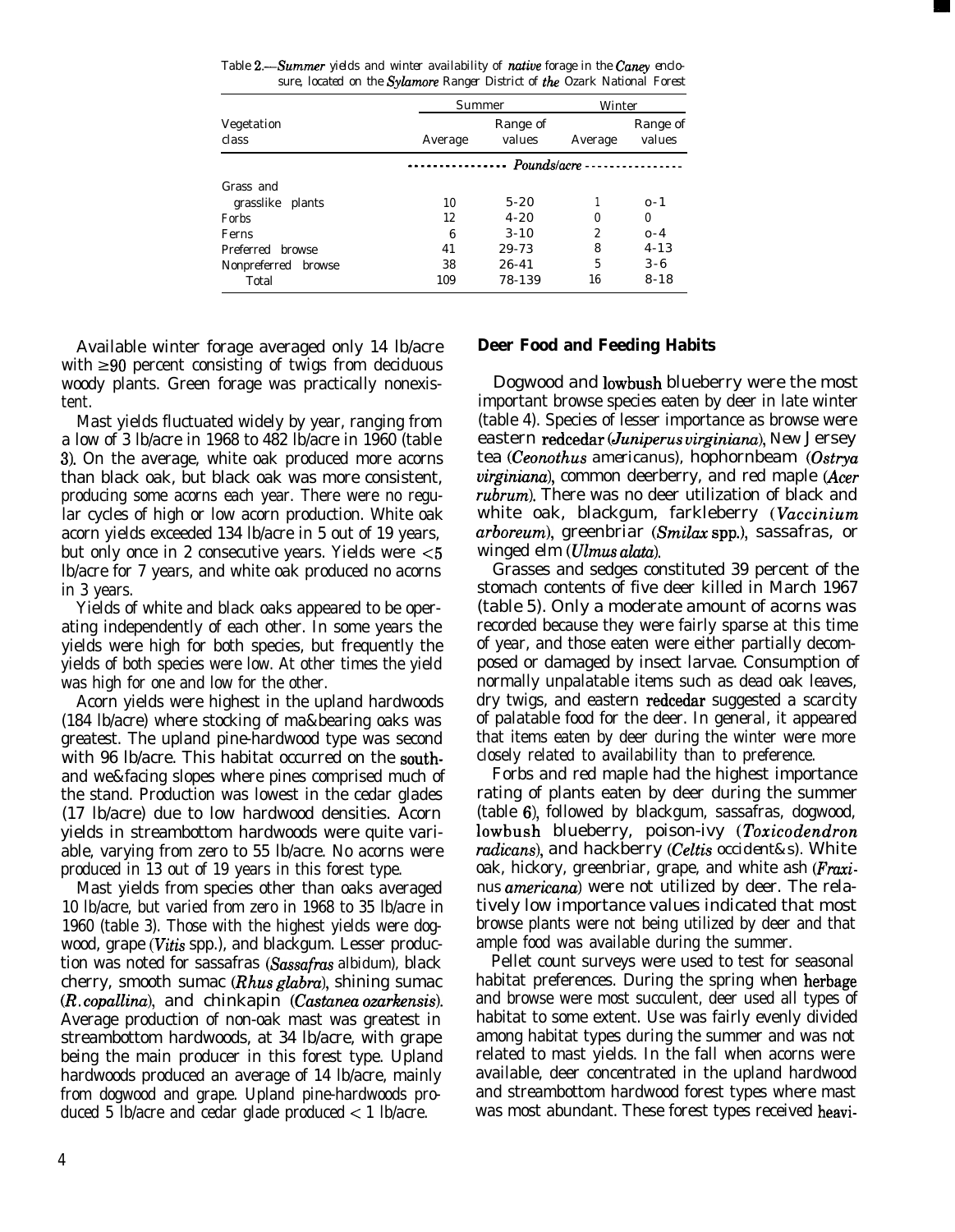Table *3.-Mast production in the Caney enclosure, located on the Sylamore Ranger District of the Ozark National Forest*

|         |       | Oak              |        |       |                      | Non-oak  |       |                    |              |
|---------|-------|------------------|--------|-------|----------------------|----------|-------|--------------------|--------------|
| Year    | White | <b>Black</b>     | Other' | Total | Flowering<br>dogwood | Blackgum | Grape | Misc. <sup>+</sup> | <b>Total</b> |
|         |       |                  |        |       | - Pounds/acre        |          |       |                    |              |
| 1959    | 135   | $\boldsymbol{2}$ | ŧ      | 137   | 13                   |          |       |                    | 14           |
| 1960    | 415   |                  |        | 447   | 11                   |          | 24    |                    | 35           |
| 1961    |       | $\frac{31}{69}$  |        | 69    | 18                   |          |       |                    | $20\,$       |
| 1962    |       | 22               |        | 30    |                      |          |       |                    |              |
| 1963    |       |                  |        | 15    |                      |          |       |                    |              |
| 1964    |       |                  |        | 9     |                      |          |       |                    |              |
| 1965    | 230   | 24               | 10     | 264   |                      |          |       |                    |              |
| 1966    | t     | 14               |        | 15    |                      |          |       |                    |              |
| 1967    | 395   | 10               | 11     | 406   | 15                   |          |       |                    | 23           |
| 1968    | \$    |                  |        |       |                      |          |       |                    |              |
| 1969    | 27    |                  |        | 33    |                      |          |       |                    |              |
| 1970    |       |                  |        | 10    |                      |          |       |                    |              |
| 1971    | 60    | 107              |        | 169   |                      |          |       |                    |              |
| 1972    |       | 48               |        | 50    |                      |          |       |                    |              |
| 1973    |       | 14               |        | 27    |                      |          |       |                    |              |
| 1974    | 300   | 12               |        | 317   |                      |          |       |                    |              |
| 1975    |       |                  |        |       |                      |          | 12    |                    | 18           |
| 1976    | 114   | 125              |        | 243   | 25                   |          |       |                    | 26           |
| 1977    | 37    | 160              |        | 206   |                      |          |       | 3                  |              |
| Average | 92    | 35               | 3      | 129   |                      |          |       |                    | 10           |

<sup>l</sup>Northern red oak (Quercus *rubm),* post oak (Q. stc&r.!o~, chinkapin oak, *(Q. muehlenbergii).*

*'* Black cherry, smooth sumac, shining sumac, chinkapin, sassafras.

 $*$  Less than  $\frac{1}{2}$  lb/acre.

Table *4.-Frequency of occurrence and utilization and the importance rating of browse forage in the Caney enclosure, located on the Sylamore Ranger District of the Ozark National Forest, March 1965*

| <b>Species</b>    | Frequency<br>Frequency<br>of<br>оf<br>utilization<br>occurrence |                         | Importance<br>rating |
|-------------------|-----------------------------------------------------------------|-------------------------|----------------------|
|                   |                                                                 | - - - - - - - Percent - |                      |
| Dogwood           | 37                                                              | 33                      | 12.21                |
| Lowbush blueberry | 41                                                              | 23                      | 9.43                 |
| Eastern redcedar  | 2                                                               | 50                      | 1.00                 |
| New Jersey tea    | 4                                                               | 14                      | 0.56                 |
| Hophornbeam       |                                                                 | 8                       | 0.56                 |
| Common deerberry  |                                                                 | 6                       | 0.54                 |
| Red maple         |                                                                 | 13                      | 0.52                 |
| Blackgum          | 2                                                               |                         |                      |
| Black oak         | 14                                                              |                         |                      |
| Farkleberry       | 4                                                               |                         |                      |
| Greenbriar        | 2                                                               |                         |                      |
| Sassafras         | 6                                                               |                         |                      |
| Winged elm        | 2                                                               |                         |                      |
| White oak         | 27                                                              |                         |                      |
|                   |                                                                 |                         |                      |

| Table 5.—Percent composition of stomach contents of five deer from |
|--------------------------------------------------------------------|
| the Caney enclosure, located on the Sylamore Ranger Dis-           |
| trict of the Ozark National Forest, March 1967                     |

| Stomach contents    | Percent |
|---------------------|---------|
| Grasses and sedges  | 39      |
| Acorns              | 19      |
| Unidentified        | 12      |
| Unidentified browse |         |
| Low blueberry       | 6       |
| Forbs               | 6       |
| Dogwood             |         |
| Dead oak leaves     |         |
| Eastern redcedar    | 3       |
| Total               | 100     |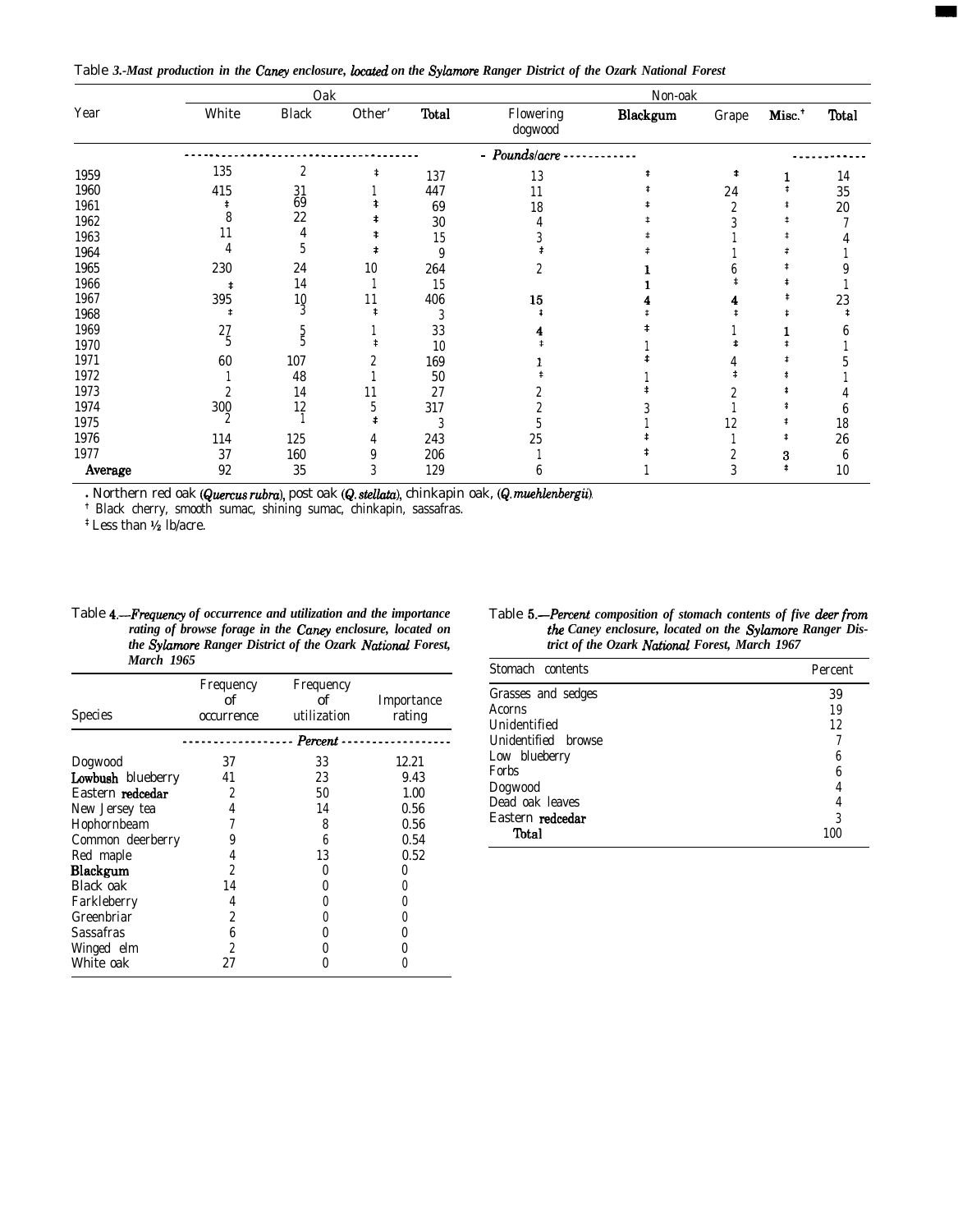'Ihble 6.-Occurrence and *utilization frequencies* and *the importance rating of forage in the Caney enclosure, located on the* Sylamore Ranger District of the Ozark National Forest, *August 1965*

| <b>Species</b>    | Frequency<br>оf<br>occurrence | Frequency<br>of<br>utilization  | Importance<br>rating |
|-------------------|-------------------------------|---------------------------------|----------------------|
|                   |                               | - - - - - Percent - - - - - - - |                      |
| Forbs             | 63                            | 9                               | 5.67                 |
| Red maple         | 29                            | 11                              | 3.19                 |
| Blackgum          | 11                            | 15                              | 1.65                 |
| Sassafras         | 38                            | 4                               | 1.52                 |
| Dogwood           | 48                            | 2                               | 0.96                 |
| Lowbush blueberry | 46                            | $\overline{c}$                  | 0.92                 |
| Poison-ivy        |                               | 12                              | 0.84                 |
| Hackberry         | 4                             | 20                              | 0.60                 |
| White oak         | 51                            |                                 |                      |
| Hickory           | 35                            |                                 |                      |
| Greenbriar        |                               |                                 |                      |
| Grape             |                               |                                 |                      |
| White ash         | 6                             |                                 |                      |

est use in the fall, even when mast yields were low. As the acorn availability decreased during the winter, deer concentrated in the cedar glade where evergreen browse and green herbage was more prevalent. Winter use in the glade was high regardless of mast yields but higher yet in low mast years. During the winter of 1966-67, when mast yields were low, pellet groups were only found in cedar glade.

## **Improved Forage**

Yields of rye and clover from 1968-77 ranged from 1,062 lb/acre to 3,860 lb/acre (table 7). Utilization varied directly with the availability of mast. During winters of high mast production, utilization of rye and clover ranged from 11 to 18 percent. During winters of low mast production, their utilization ranged from 39 to 98 percent of the total production. Deer utilized mast and native forage in early winter and increased their use of rye and clover later in the winter as native foods decreased in availability. The relative contribution of rye and clover to the deer's diet in a low mast year was further illustrated when these two species comprised 96 percent of the stomach contents from five deer killed in March 1971.

Production of honeysuckle was light from 1969-72 due to the immaturity of plants (table 7), but yields averaged 2,922 lb/acre during the last 5 years (1973-77). In 1970-71, leaves of immature honeysuckle plants averaged 143 lb/acre. During the same period, native green forages preferred by deer produced 2 lb/acre. Thus, 1 acre of honeysuckle produced as much green winter forage as 70 acres of the undisturbed forest (Segelquist and others 1972).

Utilization of honeysuckle was limited mainly to the winter period and was inversely correlated with fall

mast yields. Honeysuckle seemed especially important to deer during periods of ice and snow storms when many acorns were covered.

## **Nutritional Analysis**

Crude Protein.-Crude protein content of honeysuckle leaves ranged from 11 to 16 percent (table 8) and was consistently above the 6- to 'I-percent levels suggested for mature deer maintenance (French and others 1955). On the other hand, twigs of honeysuckle were frequently below maintenance protein levels and often had the lowest protein levels of all forages tested. Crude protein content of rye and clover ranged from 9 to 39-percent. Except for the spring of 1970 when samples were collected after rye had matured, these values were above the 13- to Is-percent levels suggested as optimum for deer growth (French and others 1955) and were significantly higher than all other forages.

Except for dogwood twigs, the native species were generally at or above the deer maintenance levels, but native species seldom contained adequate protein for optimum growth of young deer. Protein content of dogwood leaves ranged from 7 to 13 percent.

Protein content was highest when plants were actively growing; thus, honeysuckle, dogwood, low panic grasses (*Panicum* spp.), and pussytoes (*Antennaria plantaginifolia*) were highest in this nutrient in the spring, and rye and clover were highest in the fall and winter.

Calcium.-Dogwood was usually higher than any other species in calcium content, ranging from 1.3 to 4.5 percent (table 9), considerably above the 0.45 percent calcium requirement needed to support growth and skeletal development of weaned fawns (Ulrey and others 1973). This high calcium content is characteristic of dogwood foliage (Fowells 1965). All forages contained adequate levels of calcium for maintenance, and, except for honeysuckle twigs and panic grasses, were sufficient for good antler development (Magruder and others 1957). In general, the calcium levels were highest during fall and winter months; this may possibly be related to rainfall patterns.

Phosphorus.-The phosphorus content of honeysuckle leaves and rye and clover foliage was consistently higher than that for native forage (table 10). As a rule, phosphorus content was below deer maintenance levels (0.25 percent) for all forages except the rye and clover, and this class of forage contained adequate phosphorus for best antler development only during the fall after antler growth is essentially complete.

Calcium-to-phosphorus ratios seldom fell within the recommended range of 1:l to 2:l for livestock. The ratio was generally highest for dogwood leaves and twigs and eastern redcedar (1O:l to 4O:l) and lowest in rye and clover and twigs (<7:1) for all seasons.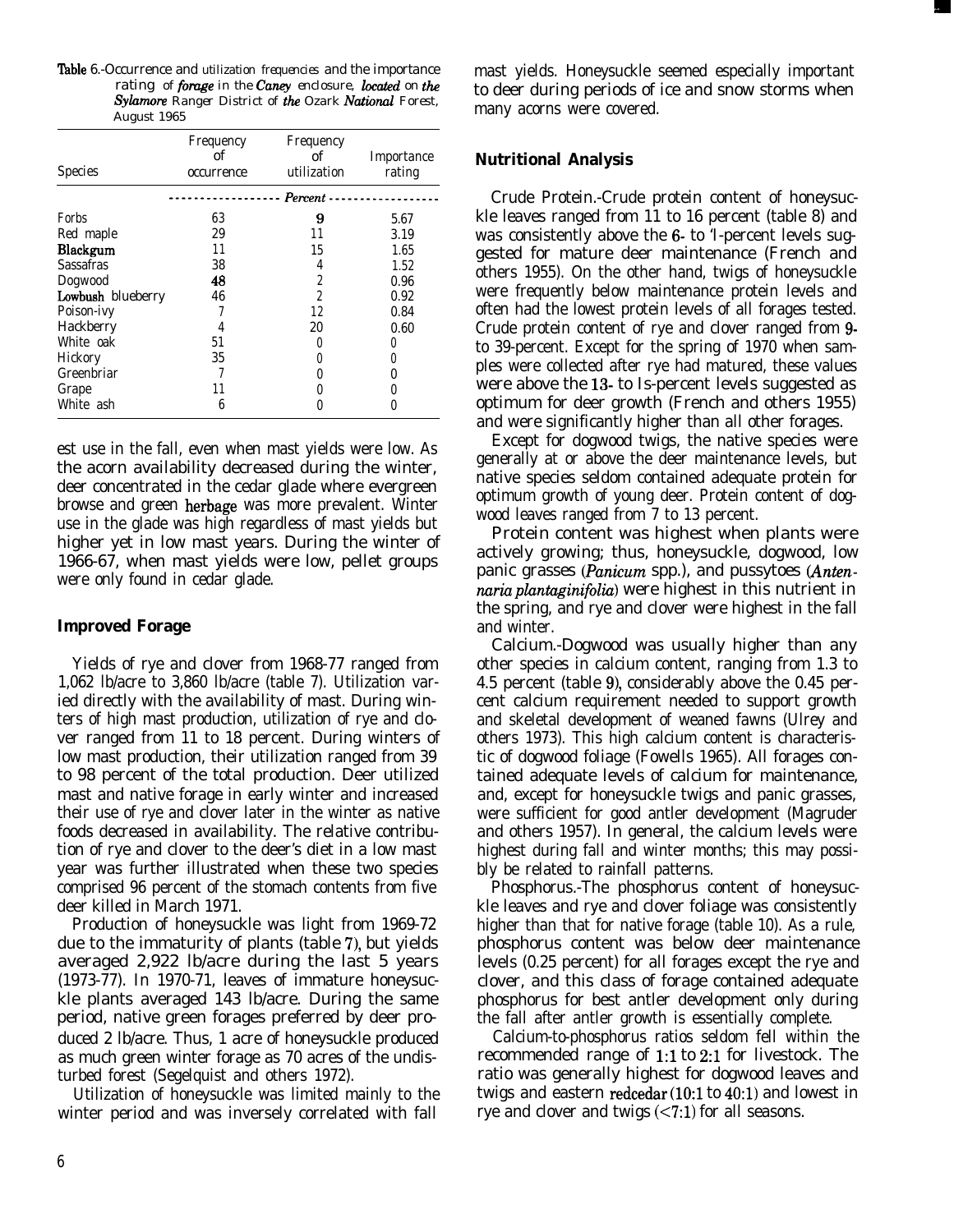Table 'I.-Yield and *utilization of improved forage plants in the Caney enclosure, located on the Sylamore Ranger District of the Ozark National Forest* 

|         | Elbon rye and ladino clover |             | Japanese    | honeysuckle |  |
|---------|-----------------------------|-------------|-------------|-------------|--|
| Year    | Yield                       | Utilization | Yield       | Utilization |  |
|         | Pounds/acre                 | Percent     | Pounds/acre | Percent     |  |
| 1968-69 | 1,980                       | 98          |             | t           |  |
| 1969-70 | 1.678                       | 56          | 67          | 95          |  |
| 1970-71 | 1.303                       | 57          | 239         | 61          |  |
| 1971-72 | 1.824                       | 17          | 750         | 3           |  |
| 1972-73 | 1,062                       | 12          | 2,181       | 5           |  |
| 1973-74 | 1,625                       | 11          | 2,833       | 22          |  |
| 1974-75 | 2.226                       | 18          | 2,583       | $\theta$    |  |
| 1975-76 | 2,063                       | 39          | 3.532       | 13          |  |
| 1976-77 | 3.860                       |             | 3.482       | 5           |  |

\* Late collection after elbon rye had gone to seed. ' No data.

Table 8.-Crude *protein content of native and improved forages*

|                        |                                       | 1969 to 1970 |    |               |        |      | 1970 to 1971 |               |  |  |
|------------------------|---------------------------------------|--------------|----|---------------|--------|------|--------------|---------------|--|--|
| Forage item            | Summer                                | Fall         |    | Winter Spring | Summer | Fall |              | Winter Spring |  |  |
|                        | --------- Percent of ovendry weight - |              |    |               |        |      |              |               |  |  |
| - Japanese honeysuckle |                                       |              |    |               |        |      |              |               |  |  |
| Leaves                 | 11                                    | 13           | 14 | 16            | 13     | 15   | 12           | 16            |  |  |
| Twigs                  | 5                                     | 5            | 5  | 7             | 5      | 6    | 5            | 8             |  |  |
| Elbon rye and          |                                       |              |    |               |        |      |              |               |  |  |
| ladino clover          | 16                                    | 39           | 20 | 9             | 24     | 31   | 25           | 18            |  |  |
| Flowering dogwood      |                                       |              |    |               |        |      |              |               |  |  |
| Leaves                 | 8                                     | 7            | 10 | 13            | 10     | 8    | 9            | 12            |  |  |
| Twigs                  | 4                                     | 5            | 8  | 5             | 4      | 6    | 6            | 6             |  |  |
| Eastern redcedar       | 77                                    | 77           | 8  | 8             |        | 8    | 9            | 6             |  |  |
| Panic grasses          | 9                                     | 7            | 10 | 11            | 9      | 8    | 10           | 15            |  |  |
| Pussytoes              | 6                                     |              | o  | 8             | 8      | 8    | 9            | 10            |  |  |

Table *9.-Calcium content of native and improved forages*

|                         | 1969    |      |                                    | 1970 to 1971 |        |               |  |  |  |
|-------------------------|---------|------|------------------------------------|--------------|--------|---------------|--|--|--|
| Forage item             | Summer  | Fall | Summer                             | Fall         | Winter | <b>Spring</b> |  |  |  |
|                         |         |      | Percent of ovendry weight $\cdots$ |              |        |               |  |  |  |
| honeysuckle<br>Japanese |         |      |                                    |              |        |               |  |  |  |
| Leaves                  | 1.6     | 1.5  | $\ast$                             | 1.1          | 1.5    | 1.4           |  |  |  |
| Twigs                   | 0.5     | 0.5  | 0.4                                | 0.6          | 0.7    | 0.6           |  |  |  |
| Elbon rye and           |         |      |                                    |              |        |               |  |  |  |
| ladino clover           | 1.3     | 1.1  | 1.1                                | 0.9          | 0.7    | 0.9           |  |  |  |
| Flowering dogwood       |         |      |                                    |              |        |               |  |  |  |
| Leaves                  | 3.2     | 2.9  | 2.5                                | 3.2          | 4.5    | 1.3           |  |  |  |
| Twigs                   | 2.1     | 1.4  | 2.1                                | 3.2          | 2.6    | 2.0           |  |  |  |
| Eastern <b>redcedar</b> | 1.5     | 2.3  | 1.6                                | 1.7          | 2.9    | 2.0           |  |  |  |
| Panic grasses           | 0.5     | 0.7  | 0.5                                | 0.8          | 0.6    | 0.6           |  |  |  |
| Pussytoes               | $1.6\,$ | 1.1  | 1.1                                | 1.5          | 2.1    | 1.2           |  |  |  |

\* No data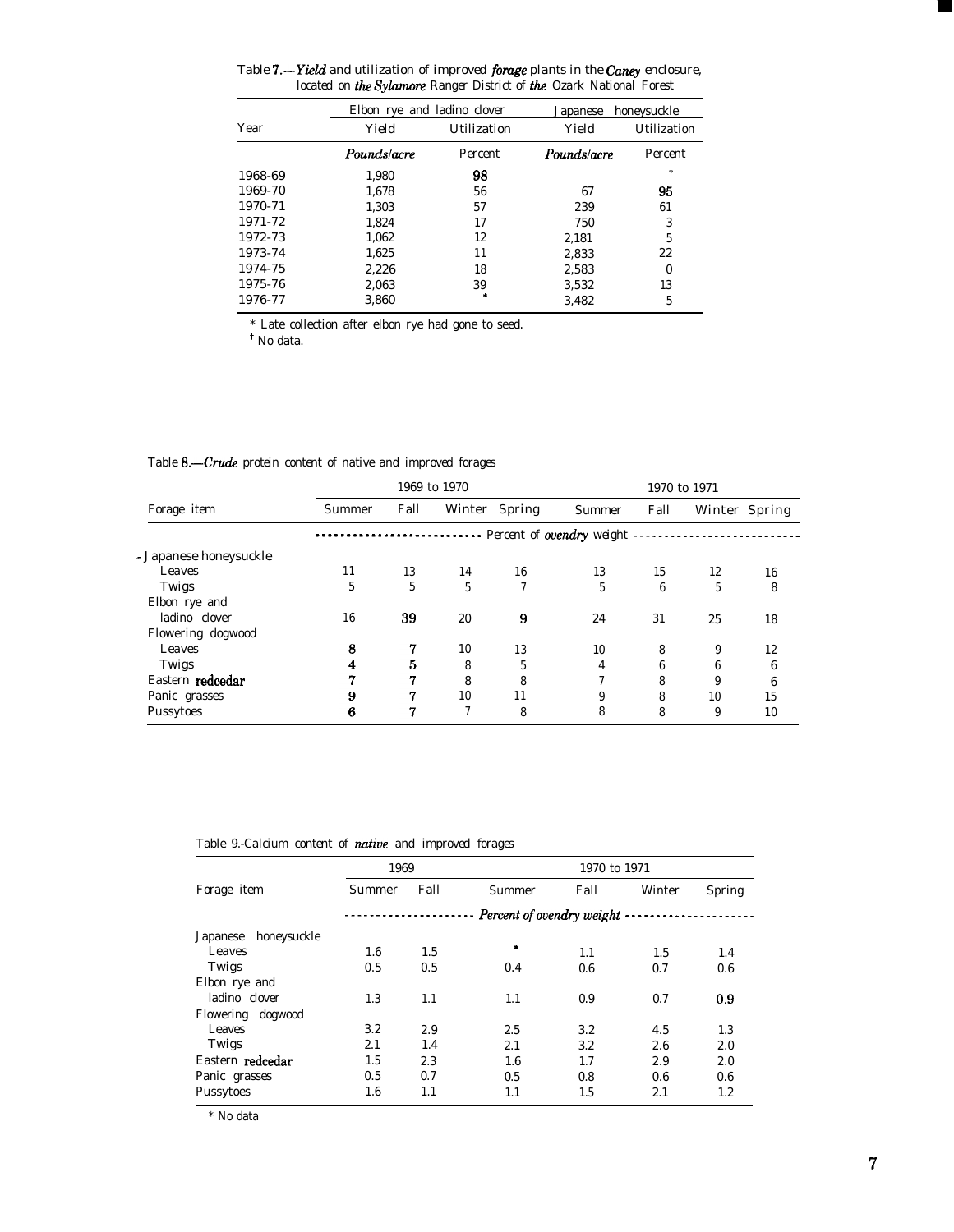Table *IO.-Phosphorus content of native and improved fomges*

|                         |                             |      | 1969 to 1970 |               |        |      | 1970 to 1971 |               |  |
|-------------------------|-----------------------------|------|--------------|---------------|--------|------|--------------|---------------|--|
| Forage item             | Summer                      | Fall | Winter       | <b>Spring</b> | Summer | Fall | Winter       | <b>Spring</b> |  |
|                         | Percent of ovendry weight - |      |              |               |        |      |              |               |  |
| honeysuckle<br>Japanese |                             |      |              |               |        |      |              |               |  |
| Leaves                  | 0.21                        | 0.28 | 0.23         | 0.28          | 0.23   | 0.21 | 0.18         | 0.16          |  |
| Twigs                   | 0.20                        | 0.09 | 0.09         | 0.17          | 0.18   | 0.14 | 0.10         | 0.13          |  |
| Elbon rye and           |                             |      |              |               |        |      |              |               |  |
| ladino clover           | 0.20                        | 0.74 | 0.45         | 0.32          | 0.42   | 0.59 | 0.43         | 0.16          |  |
| Flowering dogwood       |                             |      |              |               |        |      |              |               |  |
| Leaves                  | 0.13                        | 0.14 | 0.12         | 0.26          | 0.14   | 0.12 | 0.17         | 0.08          |  |
| Twigs                   | 0.11                        | 0.10 | 0.14         | 0.14          | 0.11   | 0.10 | 0.11         | 0.10          |  |
| Eastern redcedar        | 0.13                        | 0.15 | 0.14         | 0.14          | 0.16   | 0.15 | 0.14         | 0.05          |  |
| Panic grasses           | 0.12                        | 0.11 | 0.16         |               | 0.13   | 0.08 | 0.14         | 0.10          |  |
| Pussytoes               | 0.15                        | 0.15 | 0.11         | 0.19          | 0.19   | 0.14 | 0.13         | 0.10          |  |

\* No data.

'Iable 1 *L-Dry mntter digestibility of native and improved forges*

|                                |        |      | 1969 to 1970 |        | 1970 to 1971 |      |        |               |
|--------------------------------|--------|------|--------------|--------|--------------|------|--------|---------------|
| Forage item                    | Summer | Fall | Winter       | Spring | Summer       | Fall | Winter | <b>Spring</b> |
|                                |        |      |              |        | Percent -    |      |        |               |
| Japanese honeysuckle           |        |      |              |        |              |      |        |               |
| Leaves                         | 90     | 88   | 92           | 90     | 89           | 91   | 91     | 92            |
| Twigs                          | 41     | 29   | 30           | 46     | 40           | 38   | 36     | 56            |
| Elbon rye and<br>ladino clover | 80     | 94   | 89           | 60     | 82           | 95   | 93     | 80            |
| Flowering dogwood              |        |      |              |        |              |      |        |               |
| Leaves                         | 87     | 87   | 91           | 88     | 87           | 88   | 87     | 88            |
| Twigs                          | 57     | 56   | 69           | 68     | ×            | 69   | 69     | 75            |
| Eastern redcedar               | 71     | 69   | 78           | 78     | 75           | 76   | 78     | 76            |
| Panic grasses                  | 61     | 50   | 62           | 68     | 56           | 56   | 60     | 75            |
| Pussytoes                      | 88     | 79   | 89           | 88     | 85           | 86   | 87     | 89            |

\* No data.

*Forage Digestibility.-As* determined by the in vitro, nylon bag, dry matter digestion technique (Tilley and Terry 1963), honeysuckle leaves were the most highly digestible (88 to 92 percent) of all forages tested, except during both fall seasons and one winter season when rye and clover forages were highest (table 11). Dogwood leaves were generally the most digestible of the native forages, and honeysuckle twigs were the least digestible of improved forage items. Twigs of woody plants were consistently much less digestible than the leaves. The digestibility values for dogwood and honeysuckle leaves were generally slightly higher than those reported in other studies (Short and others 1975).

## **Deer Responses**

**Population Changes 1963-67.**-Twenty-nine adult deer and seven fawns were removed from the enclosure between March and November 1962 by live trapping and hunting. The enclosure was restocked with eight does and two bucks between April and June 1963

(table 12), but one buck died shortly after restocking. The recruitment (annual production minus mortality) of fawns in the spring of 1963 was seven.

The Caney enclosure was not censused for deer in the fall of 1963. The census in March 1964 recorded 16 deer. A fall census was not made in 1964. Four deer were shot during the winter of 1964-65 to keep deer numbers at a prescribed level. Five deer were counted in the census of March 1965. A census error was suspected so a recount was made in April. Six deer were counted. A subsequent search revealed three deer carcasses, and it was assumed that a major die-off had occurred during the previous winter when mast yields were low. There were no surviving fawns in the enclosure during the summer of 1965. Nine deer were restocked over the summer of 1965 to bring populations up to the desired level. The 1965 fall census of 16 indicated restocked deer had survived and that 1 fawn had been added by recruitment.

All deer survived the winter 1965-66. There were no recorded losses over summer. The fall census of 23 deer indicated recruitment of 7 fawns. In the spring of 1967, five deer were removed and necropsied, and one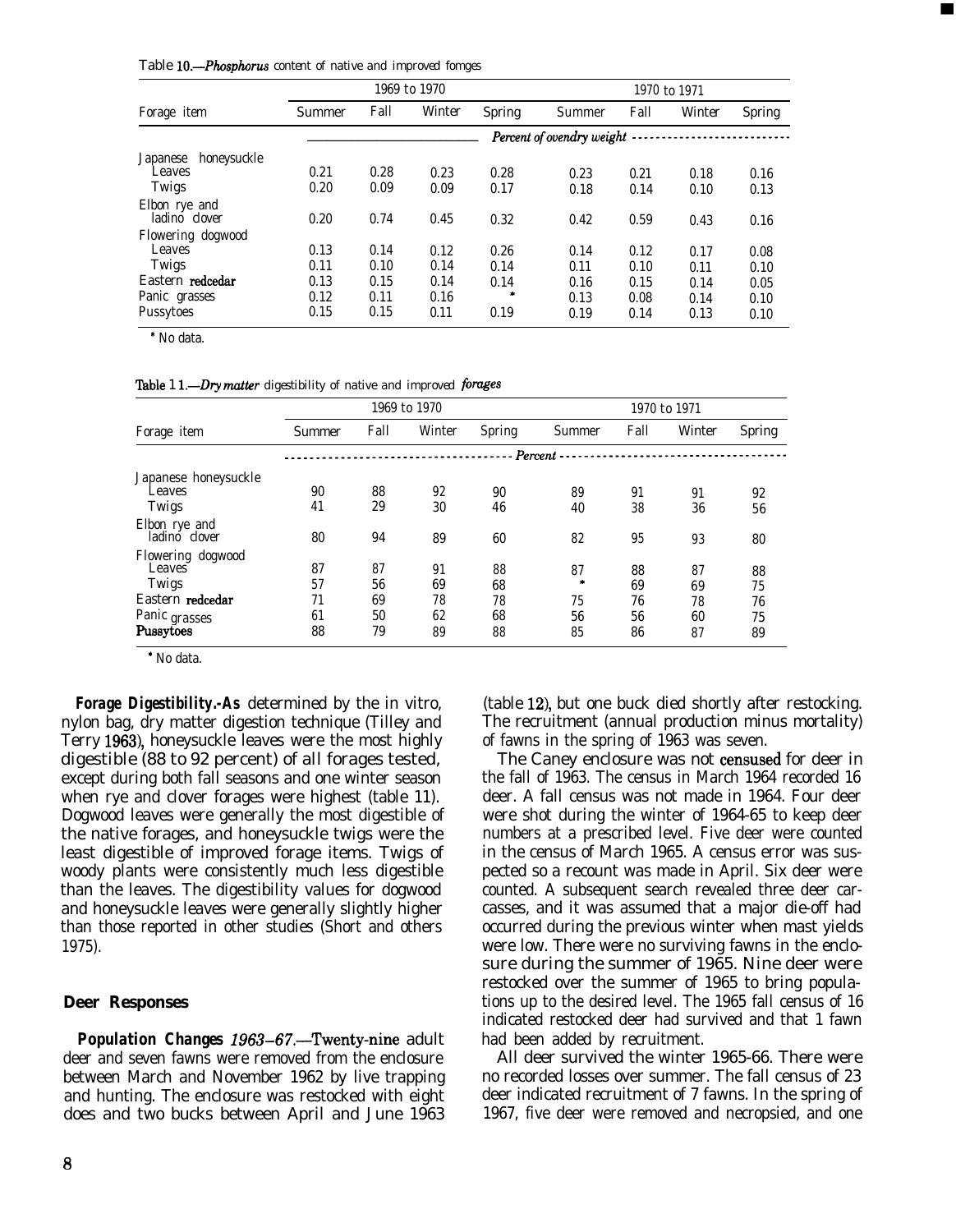| Year | Data source        | Number of deer |
|------|--------------------|----------------|
| 1963 | Stocked            | 10             |
|      | Recruitment        | 7              |
|      | Unexplained losses | 1              |
|      | Removed            | $\mathbf{0}$   |
| 1964 | Spring census      | 16             |
|      | Recruitment        | Unknown        |
|      | Unexplained losses | 6              |
|      | Removed            | 4              |
|      | <b>Stocked</b>     | 0              |
|      | Fall census        | No census      |
| 1965 | Spring census      | 6              |
|      | Recruitment        | 1              |
|      | Unexplained losses | 0              |
|      | Removed            | 0              |
|      | <b>Stocked</b>     | 9              |
|      | Fall census        | 16             |
| 1966 | Spring census      | 16             |
|      | Recruitment        | 7              |
|      | Unexplained losses | $\bf{0}$       |
|      | Removed            | 0              |
|      | Stocked            | $\theta$       |
|      | Fall census        | 23             |
| 1967 | Spring census      | 9              |
|      | Recruitment        | 0              |
|      | Unexplained losses | 8              |
|      | Removed            | 6              |
|      | Stocked            | 0              |
|      | Fall census        | 14'            |

Table 12.-Deer *population changes in the Caney enclosure, located on the Sylamore Ranger District of the Ozark National Forest, 1963-67*

\* Includes deer removed for necropsy March l-3,1967.

deer was crippled and presumed dead. Immediately following the necropsy work, a census drive recorded only nine deer, and the finding of five carcasses indicated that another die-off had occurred during the winter of 1966-67, another winter of low mast availability. All nine deer survived the summer of 1967, but there was no recruitment.

These study results indicated that the Caney enclosure would support one deer per 45-to-100 acres on a sustained basis. It was apparent that deer populations would build up in excess of that density during periods of average or above-average mast production, but deer would die off during periods of mast scarcity.

*Population Changes 1968–77.—Nine deer were* recorded in the Caney enclosure in 1968 when improved food plots were established (table 13). Five adult does were added during the summer. The fall census of 1968 showed a population of 23 deer, 9 of which were fawns.

During the winter of 1968-69, rye and clover were available to deer on the improved food plots, but mast production was the lowest recorded in the study. The extra heavy utilization of the rye and clover (98 percent, table 7) indicated that deer were short of food. Eight deer died during the winter, but 15 survived. In comparison, only six had survived the 1964-65 winter under similar food conditions but without food plots.

The fall 1969 census revealed a recruitment of 11 fawns. In contrast, no fawns were born or survived following the winter die-offs of 1964-65 and 1966-67 when no supplemental forage was available.

Twenty-two of the 26 deer present in the fall of 1969 survived over winter. Two deer jumped out of the enclosure during the fall 1969 census drive, and two deer were killed by bobcats. A moderate crop of mast (39 lb/acre) and the availability of improved forage was probably responsible for this high overwinter survival.

The fall 1970 census resulted in conflicting counts of 20 to 24 deer. Six fawns were positively identified during the fall, indicating that adult mortality equaled or possibly exceeded recruitment during the summer and fall. No carcasses were found. Escapes from the pen, poaching, or other unknown factors could have been responsible for the adult mortality.

Twelve live deer were counted in the spring of 1971. However, it was assumed that 21 deer survived the winter because 7 deer were removed for the disease and parasite study, 1 deer was wounded and presumed dead, and 1 deer was killed during the census when it ran into a tree. These last two deer were added to the removal data (table 13). Even though mast production was very low in 1970-71 (11 lb/acre), the yields of native and supplemental forage were adequate for winter survival of all deer.

The fall 1971 count of 14 deer represented a recruitment of 4 deer. Two old bucks were found dead from apparently natural causes. High mast yields enabled all deer to survive the winter and resulted in limited utilization of improved forages and undetectable use of native forage.

The fall 1972 count of 18 deer indicated a recruitment of 4 deer over the spring count. One deer was lost to unknown factors over winter even though mast production in the fall was relatively good (51 lb/acre).

Recruitment was good in the summer of 1973 with eight deer added to the population. Twenty-four deer survived the winter of 1973-74, and one was lost to unknown factors. The survival rate was high even though mast production was only 31 lb/acre, and utilization of cultivated forages was fairly light. High use of honeysuckle was noted during a period of snow and ice coverage.

A tornado damaged approximately 40 percent of the study area in the spring of 1974. Twenty-eight deer were counted in the fall, an increase of four over the spring count. Since eight fawns had been observed in late June 1974, it was obvious that some mature deer died or escaped after the tornado damaged the fences.

Because of high mast production in the fall of 1974 (323 lb/acre), use of cultivated forages was light even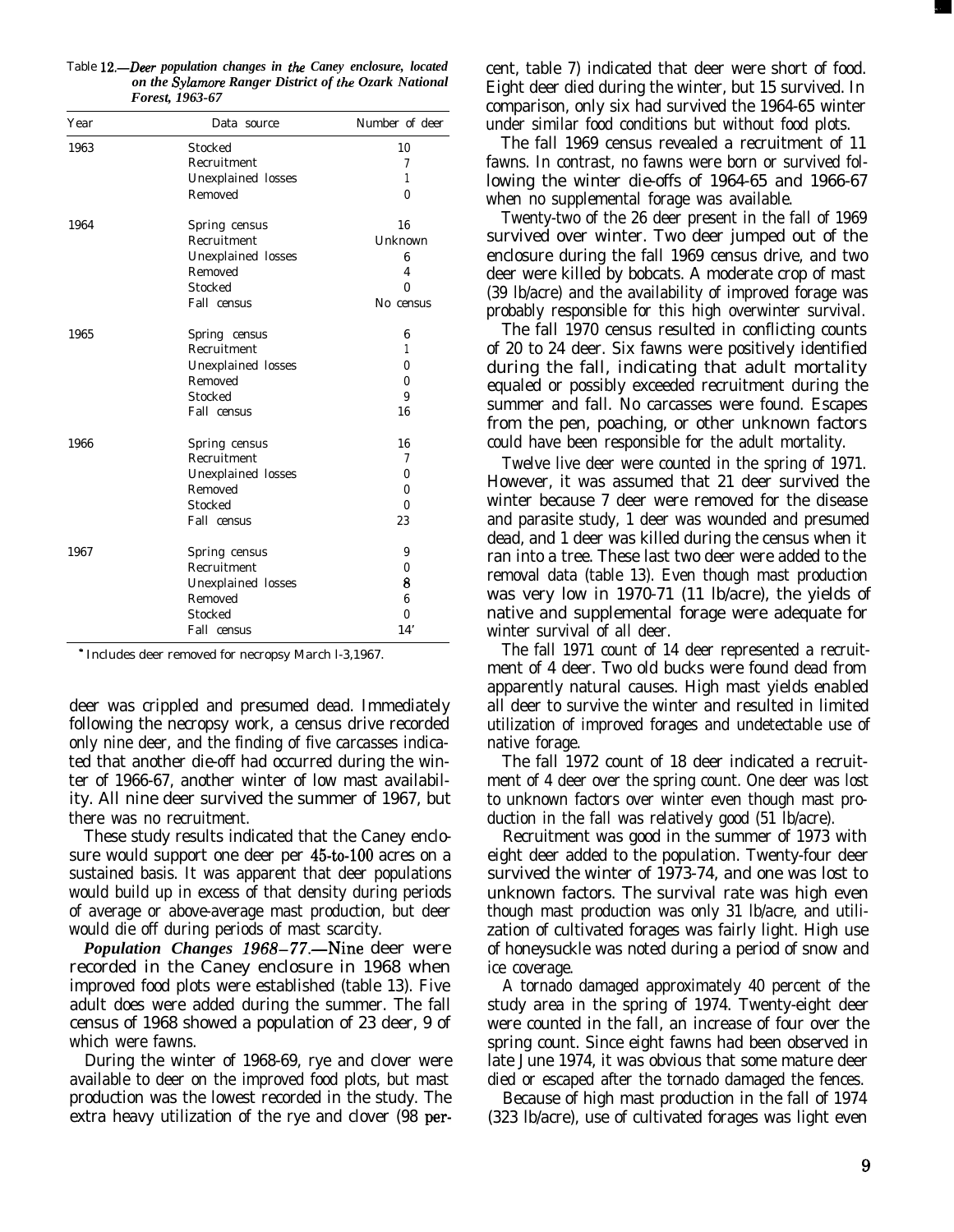| Year | Data Source        | Number of deer         | Year | Data Source        | Number of deer   |
|------|--------------------|------------------------|------|--------------------|------------------|
| 1968 | Spring census      | 9                      | 1973 | Spring census      | 17               |
|      | Known reproduction | 9                      |      | Known reproduction | 8                |
|      | Known mortality    | O                      |      | Known mortality    |                  |
|      | Removed            | O                      |      | Removed            | 0                |
|      | Stocked            | 5                      |      | Recruitment        | 8                |
|      | Recruitment        | 9                      |      | Fall census        | 25               |
|      | Fall census        | 23                     |      |                    |                  |
| 1969 | Spring census      | 15                     | 1974 | Spring census      | 24               |
|      | Known reproduction | 11                     |      | Known reproduction | 8                |
|      | Known mortality    | 8                      |      | Known mortality    |                  |
|      | Removed            | $\theta$               |      | Removed            | 0                |
|      | Recruitment        | 11                     |      | Recruitment        | 4                |
|      | Fall census        | 26                     |      | Fall census        | 28               |
| 1970 | Spring census      | 22                     | 1975 | Spring census      | 28               |
|      | Known reproduction | 6                      |      | Known reproduction | 10               |
|      | Known mortality    | $\overline{2}$         |      | Known mortality    | 13               |
|      | Removed            | $\mathbf{0}$           |      | Removed            | $\boldsymbol{0}$ |
|      | Recruitment        | $\pm 2$                |      | Recruitment        | $\boldsymbol{0}$ |
|      | Fall census        | $20 - 24$ <sup>+</sup> |      | Fall census        | 27               |
| 1971 | Spring census      | 21'                    | 1976 | Spring census      | 22               |
|      | Known reproduction | 4                      |      | Known reproduction | 9                |
|      | Known mortality    | $\overline{2}$         |      | Known mortality    | 11               |
|      | Removed            | 9                      |      | Removed            | $\theta$         |
|      | Recruitment        | 4                      |      | Recruitment        | $\boldsymbol{0}$ |
|      | - Fall census      | 14                     |      | Fall census        | 21               |
| 1972 | Spring census      | 14                     | 1977 | Spring census      | 18               |
|      | Known reproduction | 4                      |      | Known reproduction | 11               |
|      | Known mortality    | $\theta$               |      | Known mortality    | 13               |
|      | Removed            | 0                      |      | Removed            | 0                |
|      | Recruitment        |                        |      | Recruitment        | $\boldsymbol{2}$ |
|      | Fall census        | 18                     |      | Fall census        | 20               |

!hble 13.-Deer *population changes in the Canny enclosure, located on the Sylumore Ranger Disrict of the Ozark National Forest following food plot establishment, 1968-77*

\* Includes deer removed for necropsy.

+ Conflicting counts.

though the population of deer was the highest attained during the study. All deer survived the winter.

Seven newborn fawns in the enclosure and two outside in the wildlife management area were captured by hand and equipped with radio transmitters in the spring of 1975. All the instrumented fawns in the enclosure were either killed by predators or died during the summer. One fawn outside the enclosure died during the summer; the other survived for 5 months. Two adult bucks were killed during live-trapping operations, and one doe was found dead from apparently accidental causes. The net herd reduction during the summer was one deer; thus, a minimum of two 1975 fawns survived to 6 months.

Five deer were lost during the winter of 1975-76. Three had been killed by poachers, and a radioequipped buck was found dead with his front leg and shoulder through the radio transmitter collar. The other loss was unexplained. During this winter, utilization of improved forages was relatively high, 39 percent for rye and clover and 13 percent for honeysuckle. Improved forage crops eaten by deer totaled almost 9,000 ovendry pounds, the highest utilization during the study. Food plots compensated for the low mast yields (22 lb/acre), and no deer losses were attributed to food shortages.

Twenty-one deer were counted in the fall of 1976, one less than in the spring. One adult doe was found dead from apparent gunshot wounds. Eight newborn fawns were equipped with transmitters; seven of these died or were killed by predators before reaching 6 weeks of age. The radio signal from one fawn was lost after 20 days. When all deer were removed from the enclosure at the end of the study, there were no deer from the 1976 fawn class, which verified the high fawn mortality of 1976. This was the second year in a row that mortality exceeded reproduction.

Eighteen deer survived the winter of 1976-77. Three adult deer carcasses accounted for all missing deer. These losses were not attributed to lack of nutri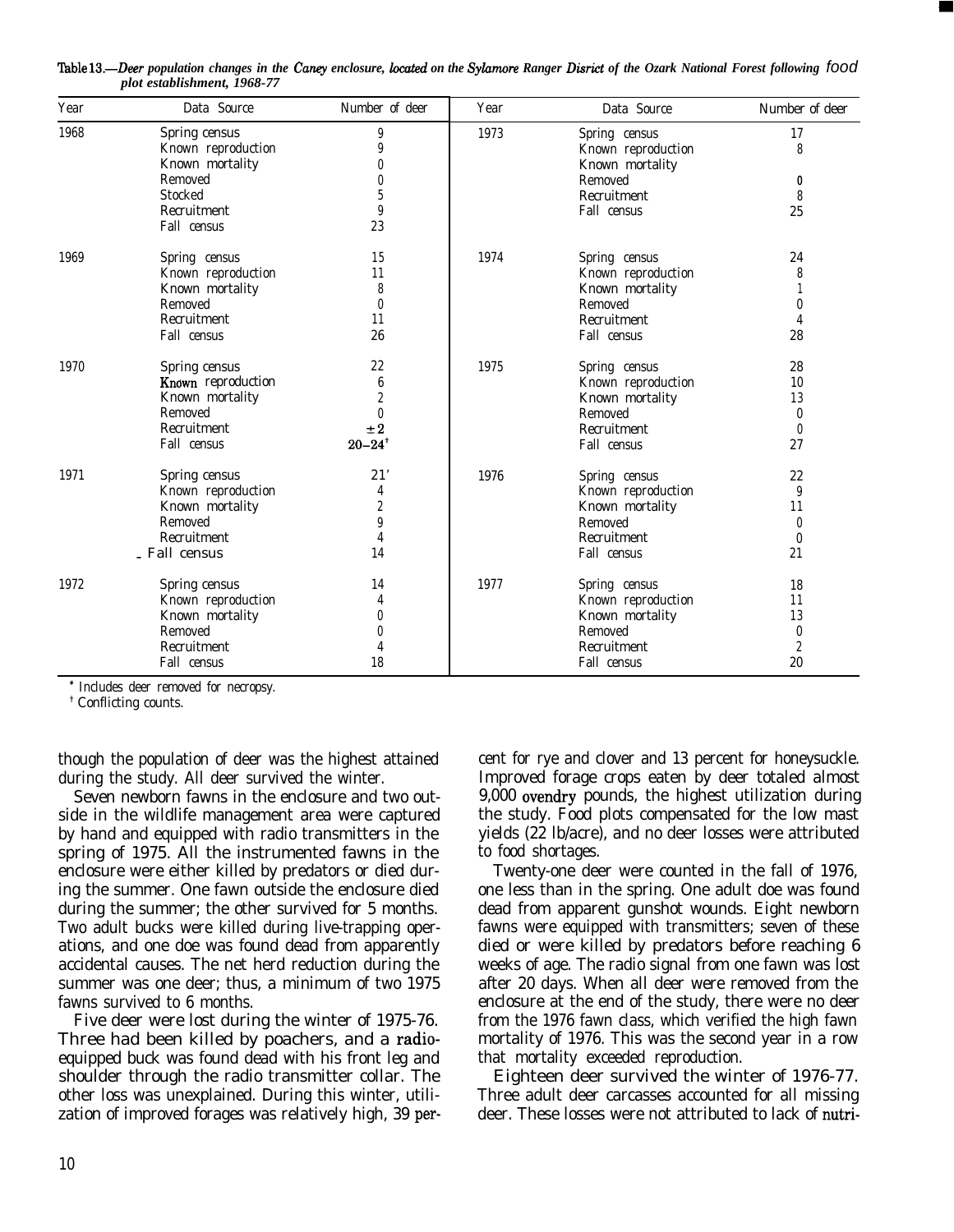tious food because mast production was 269 lb/acre, and utilization of improved forage crops was extremely low. Eight fawns that were captured and radio equipped during the spring either died or were killed by predators.

All 20 deer in the enclosure were removed by shooting from January through March of 1978. Age structure of these deer indicated a fawn survival of two from the 1977 fawn class, none from the 1976 fawn class, and two from the 1975 fawn class. Thus, only four fawns survived to adulthood during the period from 1975 to 1978. Reproductive potential as determined from necropsy analysis averaged 1.54 fetuses per breeding-age doe with a range of 1.34 to 1.86. Thus, fawn survival was only a small percentage of the potential production.

These results indicated that the deer carrying capacity of the enclosure with food plots was one deer per 21 to 33 acres, compared to one deer per 45 to 100 acres without supplemental forage. The average fall population without supplemental food plots was 13 deer (1 deer per 46 acres), whereas the average was 23 deer (1 deer per 26 acres) when supplemental food plots were available. Deer removed for necropsy were counted as surviving deer. Based on this evaluation, the number of deer available to the hunter in the fall was increased by 77 percent when supplemental food plots were available to augment fluctuating mast supplies.

*Mortality factors.-A* concerted effort to isolate mortality factors began with the capture of fawns in 1975. Twenty-five fawns were captured, 18 in the enclosure and 7 in the adjacent wildlife management area. Motion-sensitive transmitters were attached to fawns captured in 1975, and a heat-sensing function was added to transmitter units in 1976 and 1977. The combination of motion- and temperature-sensing functions was effective in determining when mortality occurred.

The majority of captured fawns was found in light understory in open hardwood and pine-hardwood timber stands. Most fawns were found bedded in the open at the base of trees, occasionally in dead or blowndown tree tops, and usually in slight depressions in the ground. A few were observed in heavy cover on food plots.

Fawns were never located in the same place on 2 consecutive days. One set of twin fawns was captured less than 1 hour after birth. Each fawn was found in a separate location the night after being fitted with transmitters. The fawns were not located together again, although they were never more than 300 yards apart for the 15 days they were monitored. The dam was never more than 300 yards from one of the twins, but she was seldom in direct contact with the fawns except during nursing and grooming periods. She would groom and nurse the twins and change their locations daily, usually in early morning and late

afternoon. Typically, fawns were relatively inactive during the first 2 to 3 weeks of life. Activity, size of range, and the amount of time spent with the dam increased with age.

None of the 18 radio-equipped fawns survived inside the enclosure, and only 2 of 7 were known to have survived outside the enclosure. Predators killed 18, 2 starved, 2 died from accidents, 1 died from disease, and 2 were unaccounted for.

Of the predator kills, 13 were due to coyotes and 5 to bobcats. Predator-killed fawns averaged 14 days of age with a range of 8 to 61 days. The two deaths from starvation occurred at the ages of 14 and 17 days and were the result of abandonment by does. The abandoned fawns were inactive in one location for 2 to 5 days and then moved at random for 0.4 to 1 mile before dying. It appeared that one predator-related death occurred to a fawn near death from starvation.

An effort in 1977 to control predators by trapping was of little consequence because only one coyote was caught. Observation data indicated that the enclosure may have served as a portion of the home range for approximately three coyotes and two bobcats.

Necropsy of 14 fawns indicated 1 case of disease. Acute interstitial pneumonia with hemorrhagic disease was suspected.

Causes of adult deer mortality were investigated in 1975-77 by attaching motion-sensitive radio transmitters to 16 adults. Three died or were killed by poaching, accident, or predation, and one died when a leg became entangled in the radio collar. Nine of the transmitters failed due to antenna breakage, and one failed because of internal malfunctions. Seven additional deaths were recorded for adult deer not fitted with transmitters: three by poachers, two by deer traps, and two by undetermined causes.

*Herd* Behavior.-Generally, adult bucks were less active than other age or sex classes of deer in all seasons except fall. Adult males traveled, bedded, and fed in groups of two to six individuals. Usually these groups were made up of the same deer. These male groups began to disperse in October, and individual activity increased to a peak during the main breeding period of October 29 to November 6. At this time, adult bucks moved almost constantly throughout the enclosure. Adult males, generally active at night, were highly active during daylight hours only during the breeding period and regrouped after the breeding season. Yearling bucks were not as structured in their activities and frequently fed and traveled with adult doe family groups.

Adult does generally associated with their female offspring. One group consisted of an old doe with her young of the year, her 3-year-old daughter with her young of the year, and a yearling female. Adult does spent up to 75 percent of their time in selected highuse areas. There was some intermix between female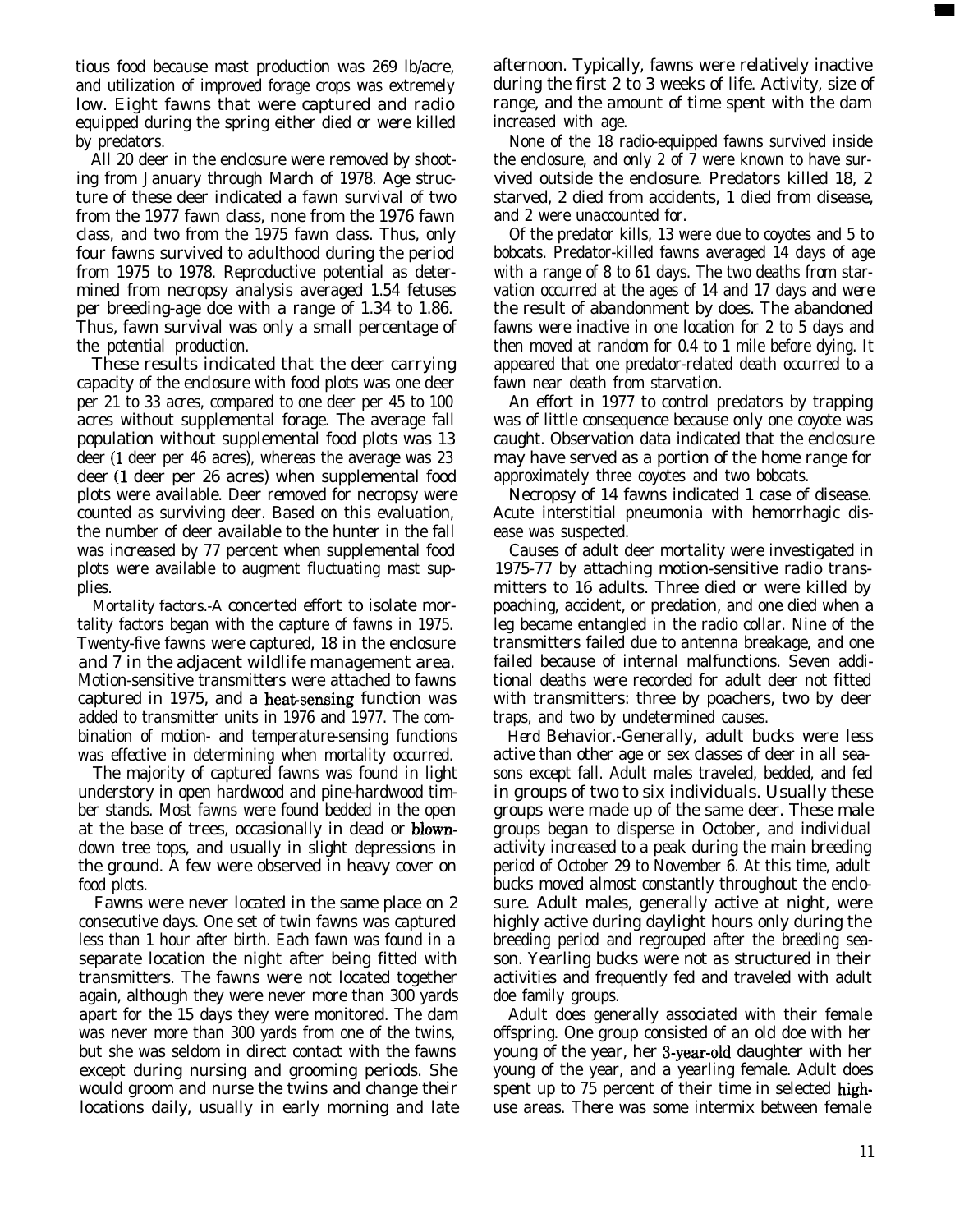family groups and bucks in late winter and spring. Adult females were somewhat more active during the breeding period, but much less than bucks, and were seldom found outside their core areas. Doe groups broke up during late spring with the pregnant does usually traveling and bedding alone until their newborn fawns were old enough to travel. Doe-fawn groups began to re-form in midsummer and remained basically intact the remainder of the year.

*Internal Parasites.--Five* of the 19 deer removed at the termination of the study (January-February 1978) were necropsied by personnel from the Southeastern Cooperative Wildlife Disease unit of the University of Georgia. Adult meningeal worms *(Parelaphostronglyus tenuis)* and their larvae were found in all five deer, but they were not associated with significant tissue damage. Abomasal helminth counts ranged from zero to 43 per deer for *Ostertugiu mossi* and 60 to 571 for *Skrjabinugiu spp.* These low levels indicated that food supplies were adequate for the period preceding collection.

Abdominal worms *(Seteria yehi)*, gullet worms *(Gongylonemu pulchrum),* and intestinal worms *(Capilluriu bovis)* were of little importance at the low levels encountered. Blood and muscle protozoans *Vheileriu cerui* and *Sarcocystis sp.)* were present, but neither parasite was a significant mortality factory. Arthropod parasites were at a level commonly encountered on deer in the Southeast.

Based on these results it was concluded in this study that deer mortality was not parasite induced. The abomasal parasite count indicated a deer population below the nutritional carrying capacity of the range (Eve and Kellogg 1977). Similar conclusions were drawn from necropsies performed on five deer collected from the surrounding wildlife management area.

Genetics.-An indication of genetic problems from inbreeding in the confined deer herd was suggested by liver and kidney examinations with horizontal starch gel electrophoresis (Price and others 1979). The average individual heterozygosity, ranging from 2.3 to 4.7 percent, was much lower for deer within the enclosure than for white-tailed deer in other parts of the range. Low genetic variability of the deer population may have been associated with the low herd productivity and high fawn mortality in the latter stage of the study.

## **Big Spring Enclosure**

## **Woody Plants**

Timber stands were largely a mixture of many size and age classes, with only a few acres of even-aged hardwood stands. Tree basal area ranged from 83 to 92 ft<sup>2</sup>/acre for all forest types except the cedar glade, where it averaged 68  $ft^2/acre$  (table 14). Overstory canopies were heavy and continuous for all types except the glade. Hardwood saplings were dominant in all types except in the transitional pine-hardwood type where pole size timber predominated. Streambottom hardwoods had the highest basal area of sawtimber. Pines were a major component of the timber overstory only in the upland pine-hardwood and transitional pine-hardwood stands.

Understory browse cover ranged from 14 percent in upland hardwood to 31 percent in the pine-hardwood stands. Species contributing most to cover were eastern redcedar, lowbush blueberry, grape, greenbriers, white oak, and American elm *(Ulmus americana).*

## **Summer Forage Yields**

Summer forage yields averaged 179 lb/acre and varied from 128 to 516 lb/acre (table 15). Yields tended to be lowest in growing seasons with below average rainfall and generally increased with improved moisture availability. The high forage yields in 1975 were a direct response to the opening up of the canopy by the 1974 tornado. Opening of the stands reflects the extent to which forage yields may be increased through timber-cutting practices, which have been recommended for oak-hickory forests (Torgerson and Porath 1984).

Grasses, sedges *(Carez* spp.), forbs, and ferns accounted for 31 percent of the average yield, and browse for 69 percent. Composites, legumes, and mints made up the bulk of the forbs, while panic grasses and bluestems were the most common grasses. About half the browse was classified as preferred by deer. Dogwood, lowbush blueberry, and common deerberry were the most abundant species of preferred browse. Oaks and hickories were the dominant of nonpreferred species.

## **Winter Forage Availability**

Winter forage was scarce, ranging from 14 to 103 lb/acre (table 16). Deciduous browse twigs made up about 90 percent of the total winter vegetation. Preferred green forage, consisting primarily of panic grasses, sedges, pussytoes, and eastern redcedar averaged only about 3 lb/acre. The relatively high yields in 1976 were a result of the 1974 tornado.

## **Mast Yields**

Mast yields averaged 73 lb/acre but ranged from 3 to 206 lb (table 16). Acorns made up 86 percent of all mast. White oak acorns were most abundant, followed by black, northern red, blackjack (Q. *marilandica),* and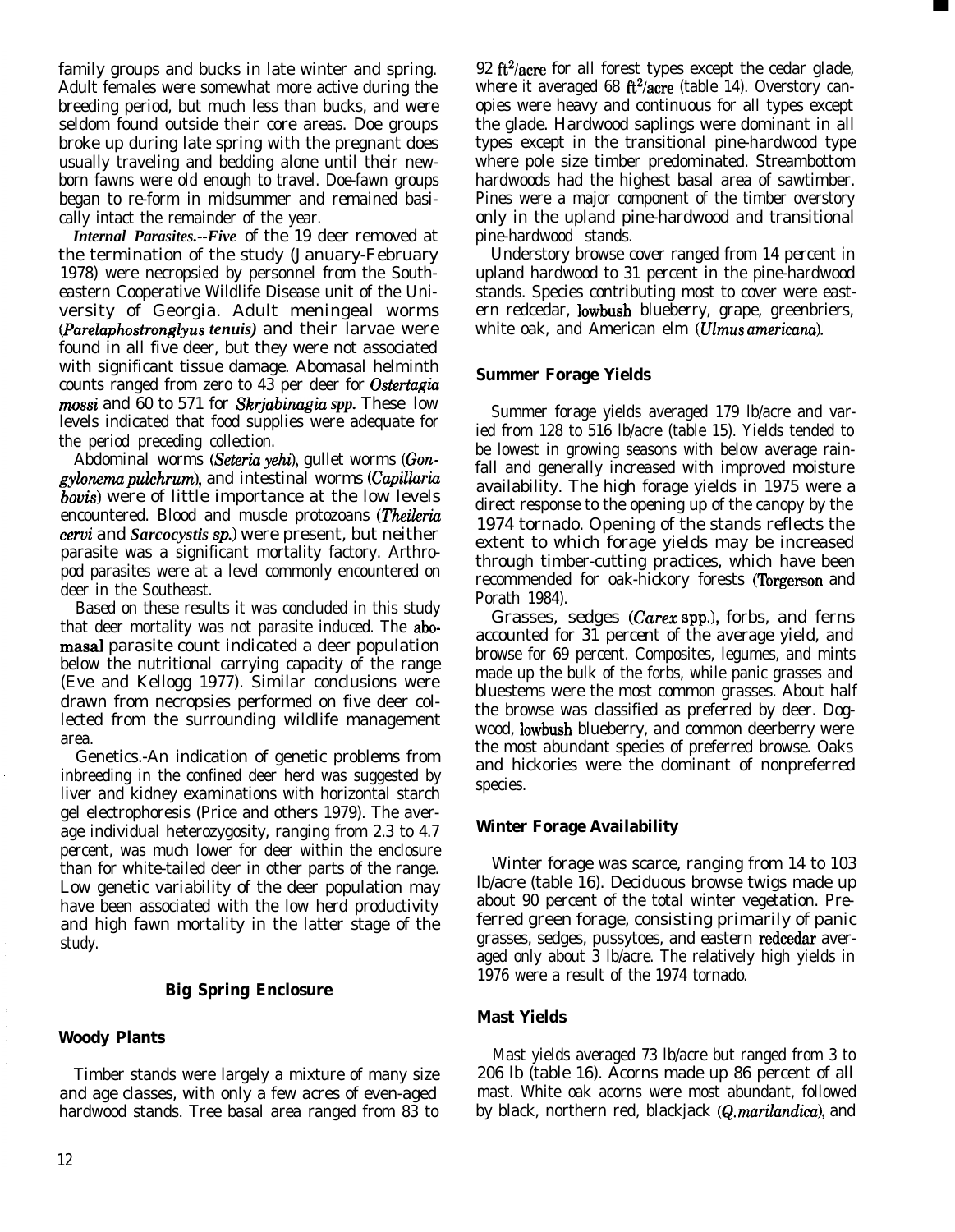|                   | Forest types       |                               |       |                          |                               |                       |
|-------------------|--------------------|-------------------------------|-------|--------------------------|-------------------------------|-----------------------|
|                   | Upland<br>hardwood | Upland<br>pine-hardwood glade | Cedar | Streambottom<br>hardwood | Transitional<br>pine-hardwood | All types<br>combined |
|                   |                    |                               |       | $Fect^2/acre$            |                               |                       |
| Hardwood          |                    |                               |       |                          |                               |                       |
| Sapling           | 34                 | 30                            | 30    | 32                       | 16                            | 31                    |
| Pole              | 33                 | 12                            | 13    | 25                       | 30                            | 24                    |
| Sawtimber         | 23                 | 12                            | 18    | 30                       | 18                            | 21                    |
| Total<br>hardwood | 90                 | 54                            | 61    | 87                       | 64                            | 76                    |
|                   |                    |                               |       |                          |                               |                       |
| Pine              |                    |                               |       |                          |                               |                       |
| Sapling           | 0                  | 8                             |       |                          | $\overline{c}$                | 2                     |
| Pole              |                    |                               | 2     |                          | 6                             |                       |
| Sawtimber         |                    | 19                            |       |                          | 12                            |                       |
| Total pine        |                    | 29                            |       | 5                        | 20                            | 10                    |
| Total timber      | 91                 | 83                            | 68    | 92                       | 84                            | 86                    |

Table 14.—Tree basal area in the Big Spring deer enclosure, located on the Sylamore Ranger District of the Ozark *National Forest*

Table *15.-Summer fomge yields in the Big Spring enclosure, located on the Syhwre Ranger District of he Ozark National Forest*

| Date    | Grasses and<br>grasslike<br>plants | Forbs and<br>ferns | Preferred<br>browse | Nonpreferred<br>browse | Total<br>vegetation |
|---------|------------------------------------|--------------------|---------------------|------------------------|---------------------|
|         |                                    |                    | Pounds/acre         |                        |                     |
| 1963    | 20                                 | 13                 | 50                  | 67                     | 150                 |
| 1964    | 14                                 | 14                 | 44                  | 56                     | 128                 |
| 1965    | 28                                 | 33                 | 50                  | 59                     | 170                 |
| 1966    | 23                                 | 24                 | 53                  | 45                     | 145                 |
| 1967    | 22                                 | 15                 | 40                  | 47                     | 128                 |
| 1968    | 22                                 | 15                 | 45                  | 50                     | 132                 |
| 1969    | 23                                 | 19                 | 51                  | 47                     | 140                 |
| 1970    | 15                                 | 18                 | 49                  | 54                     | 136                 |
| 1971    | ٠                                  | a.                 | ٠                   | ۰.                     | *                   |
| 1972    | 19                                 | 21                 | 54                  | 61                     | 155                 |
| 1973    | 26                                 | 29                 | 66                  | 62                     | 183                 |
| 1974    | ÷                                  | ۰                  | ۰                   | $\bullet$              | *                   |
| 1975    | 65                                 | 138                | 142                 | 171                    | 516                 |
| Average | 25                                 | 31                 | 58                  | 65                     | 179                 |

\* **No** data.

chinkapin oaks. Fruit of the dogwood, grape, blackgum, and sassafras made up 14 percent of the mast.

Acorn yields were less than 20 lb/acre for 4 years and greater than 100 lb/acre for 4 years. White oak was the most erratic major mast producer. No white oak acorns were produced for 4 years and less than 5 lb/acre another 4 years. Some black oak acorns were produced every year, but less than 9 lb/acre were produced 6 years.

The upland hardwood forest type produced the most mast (114 lb/acre), followed by the upland pinehardwood type (79 lb/acre), the streambottom hardwood type, (59 lb/acre), and the dry cedar glade (25 lb/acre).

## **Deer Food and Feeding Habits**

Deer diets varied widely between seasons. Based on forage utilization estimates and stomach contents, deer ate forbs, grasses, sedges, mushrooms, and the succulent portions of browse during spring and summer. During these seasons deer used all forest types as indicated by pellet group counts.

Deer diets during fall and winter varied largely with mast availability. When plentiful, mast made up almost the entire diet, and deer concentrated in the most heavily wooded forest types. Grapes were heavily used as soon as they began to drop. When acorn crops were low, all mast was soon expended, and deer turned to green winter forages such as eastern redcedar,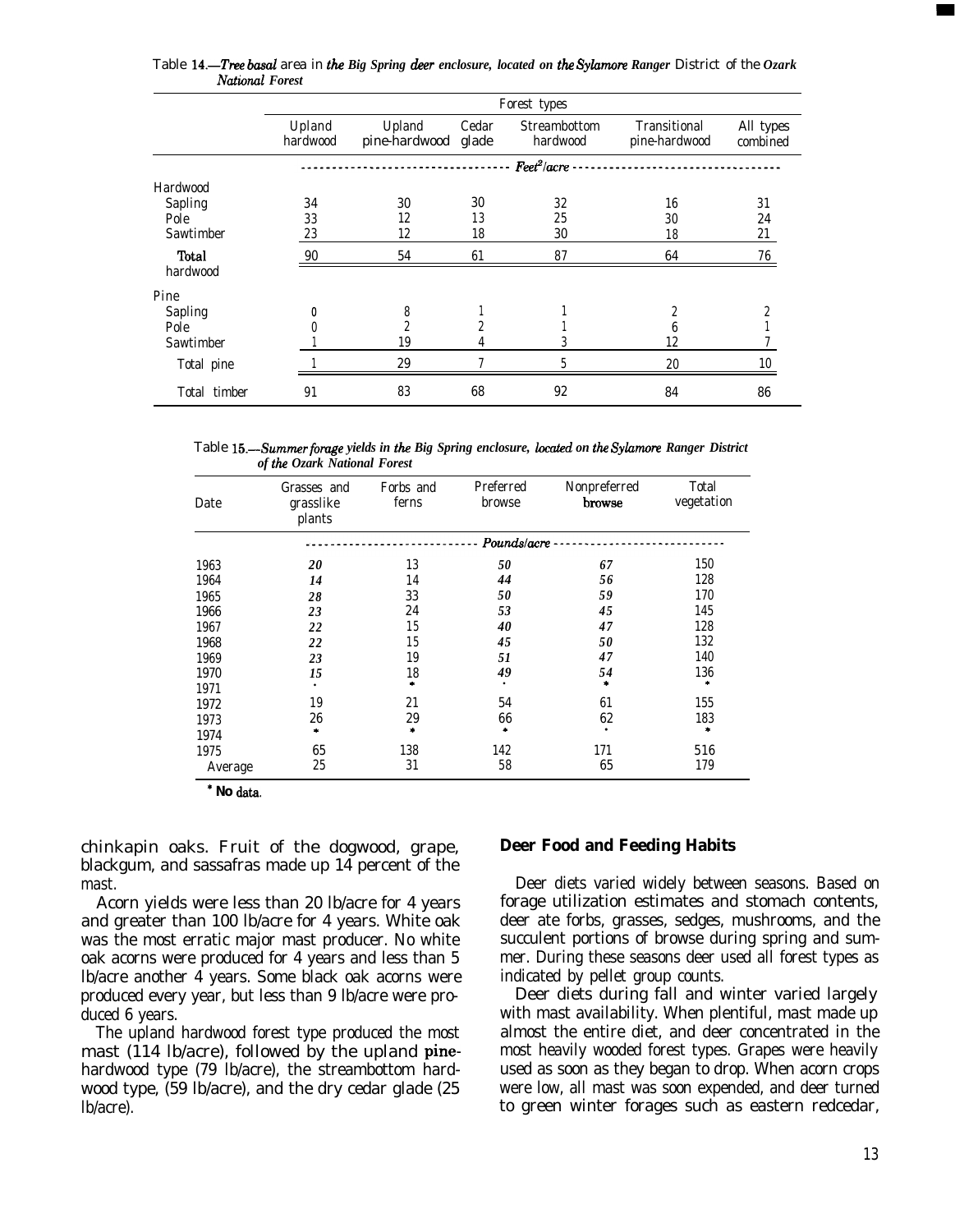|         | Winter forage availability                |                    |               |        | Mast yields |       |       |
|---------|-------------------------------------------|--------------------|---------------|--------|-------------|-------|-------|
| Year    | <b>Grasses and</b><br>grasslike<br>plants | Forbs and<br>ferns | <b>Browse</b> | Total  | Acorns      | Other | Total |
|         |                                           |                    | Pounds/acre   |        |             |       |       |
| 1963    |                                           |                    |               |        | 5           | 6     | 11    |
| 1964    |                                           |                    |               |        | 23          | 5     | 28    |
| 1965    |                                           |                    | 13            | 14     | 149         | 9     | 158   |
| 1966    | 2                                         | 2                  | 17            | 21     | 44          |       | 45    |
| 1967    |                                           |                    | 14            | 16     | 190         | 16    | 206   |
| 1968    |                                           |                    | 16            | 17     | 3           | 0     | 3     |
| 1969    |                                           |                    | 18            | 19     | 45          | 3     | 48    |
| 1970    |                                           |                    | 19            | 21     | 9           | 0     | 9     |
| 1971    | 2                                         | 3                  | 20            | 25     |             |       |       |
| 1972    |                                           |                    |               |        | 51          | 3     | 54    |
| 1973    | 3                                         | 4                  | 14            | 21     | 23          | 13    | 36    |
| 1974    | 2                                         | 4                  | 23            | 29     |             |       | *     |
| 1975    |                                           |                    |               | $\ast$ | 4           | 26    | 30    |
| 1976    |                                           |                    | 103           | 103    | 113         | 32    | 145   |
| 1977    |                                           |                    |               |        | 160         | 21    | 181   |
| Average | 1                                         | 2                  | 26            | 29     | 63          | 10    | 73    |

**l'hble 16.-Winter** *fomge availability and mast yields in Big Spring enclosure, located on the Sylummv Ranger District of the Ozark National Forest*

\* **No data.**

panic grasses, pussytoes, and sedges. At these times, deer concentrated on the glade, where these forages were most abundant. However, the scarcity of green forage forced deer to eat considerable amounts of deciduous browse twigs and dead deciduous browse leaves during periods of extreme mast shortage. Chemical analyses of the most commonly eaten winter forages indicated that the most sought after forages had the highest nutritional content (Segelquist and others 1973).

## **Deer Responses 1963 Through 1971**

In 1963, the enclosure was stocked with 10 does and 1 buck (table 17). From 1963 through 1971, 32 deer were known to have been born in the enclosure (19 females and 13 males). The total number of deer stocked and born was 29 does and 14 bucks. Seventeen does and 10 bucks were shot or trapped and removed, and 2 does and 1 buck were found dead. The remaining 10 does and 3 bucks apparently died or escaped from the enclosure because their remains were never found.

Productivity of the deer herd was extremely low through 1971. Based on the number of does  $\geq 2$  years old present each spring and a fawning rate of 1.57 fawns per doe as determined from fetal counts, at least 67 fawns should have been born. Records were obtained on only 32 deer born in the enclosure. These figures illustrate the disparity between expected and observed herd productivity.

Deer conditions ranged from poor to good depending upon the time of year and quantity and quality of available food. Deer captured in traps during the spring and summer were all in fair-to-good condition. Some large bucks taken from the enclosure during periods of mast scarcity in late winter were in poor condition. Deer were never found starving, but they were in poorer shape after mast shortages and were presumably more susceptible to other environmental stresses.

Deer were hosts to a number of internal and external parasites, but only those of the protostrongylid group were present in significant numbers. Adult meningeal worms were present in most deer, and their larvae were present in the lungs of all deer examined. Unidentified protostrongylid larvae were found in the lungs of deer. Parasitologic and physiologic data indicated that protostrongylid larvae, interacting with other factors, may have affected deer herd health at some times.

Poaching, predation, and escapes are unaccountable factors that may have affected deer numbers. One deer was shot and killed by a poacher, but its ear tag was ultimately recovered. A bobcat killed one yearling buck.

Based on the information collected from 1963 to 1971, the 675-acre enclosure was capable of supporting 10 to 13 deer or 1 deer per 50 to 70 acres. It appeared that the carrying capacity was determined by the scarcity of winter foods, which at times could have been compounded by parasitism.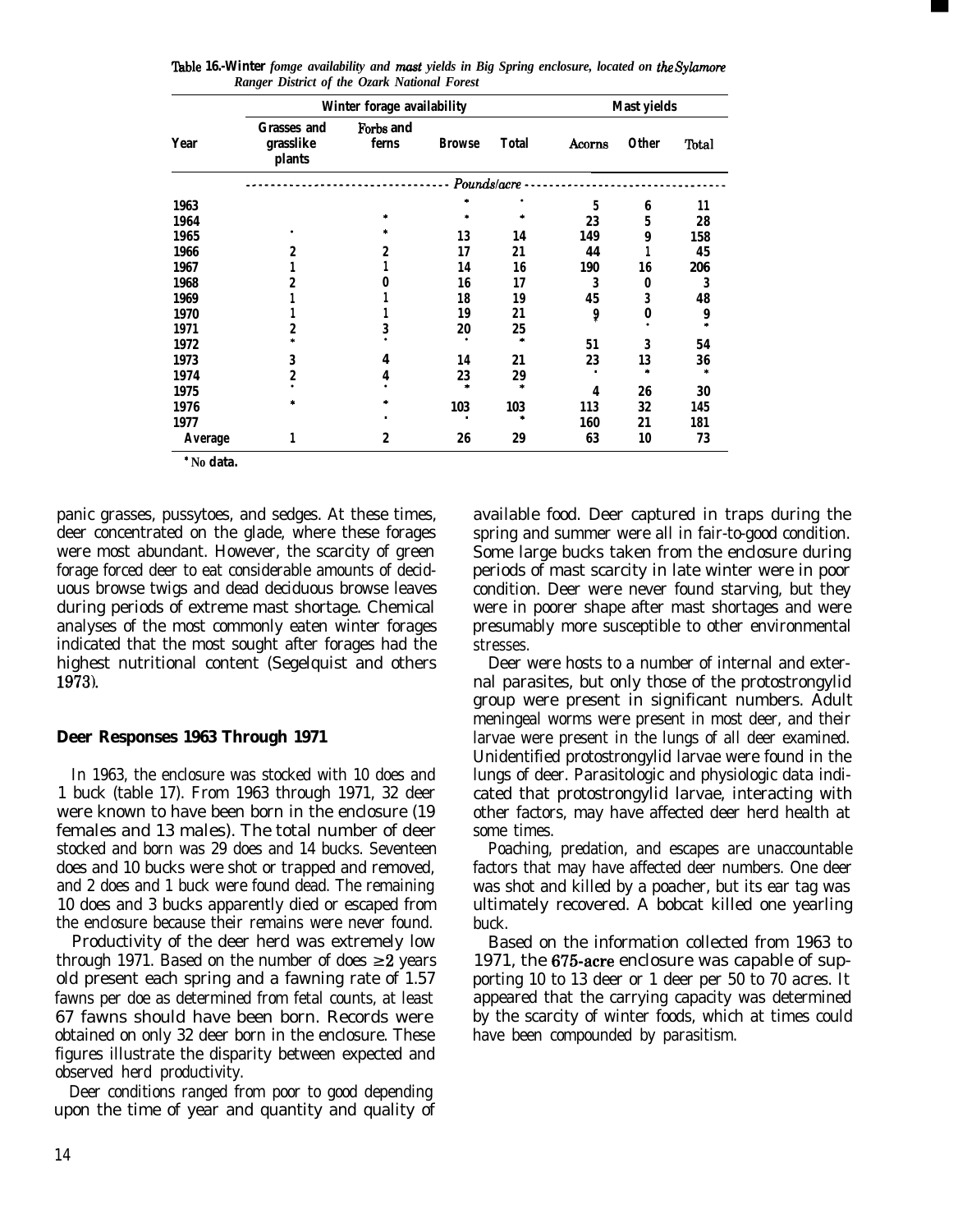| Date | Data                | Number of deer           |
|------|---------------------|--------------------------|
| 1963 | Stocked             | 11                       |
|      | Recruitment         | 5                        |
|      | Fall population     | 16                       |
| 1964 | Spring population   | 16                       |
|      | Recruitment         | 7                        |
|      | Shot                | $\overline{5}$           |
|      | Losses              | $\overline{c}$           |
|      | Fall population     | 23                       |
| 1965 | Spring population   | 16                       |
|      | Recruitment         | 2                        |
|      | Trapped and removed | $\overline{2}$           |
|      | Fall population     | 16                       |
| 1966 | Spring population   | 16                       |
|      | Recruitment         | 5                        |
|      | Shot                | $\overline{5}$           |
|      | Fall population     | 21                       |
| 1967 | Spring population   | 16                       |
|      | Recruitment         | 5                        |
|      | Killed in drive     | 1                        |
|      | Losses              | 7                        |
|      | Fall population     | 21                       |
| 1968 | Spring population   | 13                       |
|      | Recruitment         | 1                        |
|      | Losses              | 4                        |
|      | Fall population     | 14                       |
| 1969 | Spring population   | 10                       |
|      | Recruitment         | 6                        |
|      | Losses              | $\overline{\mathcal{A}}$ |
|      | Fall population     | 16                       |
| 1970 | Spring population   | 12                       |
|      | Recruitment         | $\theta$                 |
|      | Losses              | $\theta$                 |
|      | Shot                | 7                        |
|      | Fall population     | 11                       |
| 1971 | Spring population   | 4                        |
|      | Recruitment         | 1                        |
|      | Shot                | 5                        |

#### Table 17.-Deer *population changes in the Big Spring* enclosure, *located on the Syhnore Ranger District of the Ozark National Forest, 1963-71*

## **DISCUSSION**

Study results indicate that the deer carrying capacity of Ozark upland forests is generally low and dependent on several factors that fluctuate within and among years. Food availability is the most obvious limiting factor and can be manipulated to some extent by management practices. As shown in this study, the 90 to 145 lb/acre of available forage during the growing season seems adequate to support a moderate population of deer. But 85 percent or more of this forage is unavailable to deer during the critical winter period, and most is deciduous, low-quality browse. Thus, on the basis of native forage yields, the heavily wooded Ozark forests are limited in their potential to support an overwinter population that may accrue during the summer.

Native forage availability is also governed by habitat types and logging activity. For example, the Big Spring enclosure, with its 311 acres of cedar glade and streambottom hardwoods, consistently produced more native forage than the Caney enclosure, with only 42 acres of these high forage producing types. Green winter forage production in the Big Spring enclosure was three times greater than in the Caney enclosure due to cedar glade acreage (Segelquist and others 1969). Also, tree basal area in the Big Spring enclosure was only 86 ft<sup>2</sup>/acre compared to 101 ft<sup>2</sup>/acre in the Caney enclosure.

Forage yields are unlikely to change much from year to year as long as timber stand conditions remain fairly stable. The extent to which timber alterations may influence forage yields was shown by the threefold increase of forage yields in the Big Spring enclosure during the growing season after the tornado blew down many of the larger trees. Presumably the deercarrying capacity would be increased with a greater availability of forage, particularly during the winter, but the extent is not predictable from the results of this study.

The deer carrying capacity of Ozark forests such as the ones in this study is about one deer per 45 to 100 acres when the deer subsist solely on native forage. The more glade forest types, the greater the capacity.

The problem of forage sparsity is further accentuated by the low nutritional quality. Although the protein content of most native species tested was adequate for deer maintenance most of the year, it seldom reached a level needed for the optimum growth of young deer. The phosphorus level was inadequate in all cases, even for body maintenance, and the calciumto-phosphorus ratio was much higher than recommended.

The availability of mast, which consists mainly of acorns, adds a potentially large, although highly erratic, dimension to the deer carrying capacity. Deer populations in both enclosures fluctuated drastically according to mast availability. Mast yields during 1964-65 were 11 and 28 lb/acre in the Caney and Big Spring enclosures, respectively. During the 1964-65 winter, deer numbers in Caney declined from one per 33 acres to one per 100 acres and in Big Spring from one deer per 38 acres to one per 42 acres. During the winter of 1966-67 with mast yields of 16 pounds per acre, deer in the Caney enclosure declined from one deer per 28 acres to one per 40 acres. In the Big Spring enclosure with mast yields at 45 lb/acre, the overwinter population remained at one deer per 31 acres.

The negative repercussion of meager acorn crops on mature deer was further accentuated by low fawn sur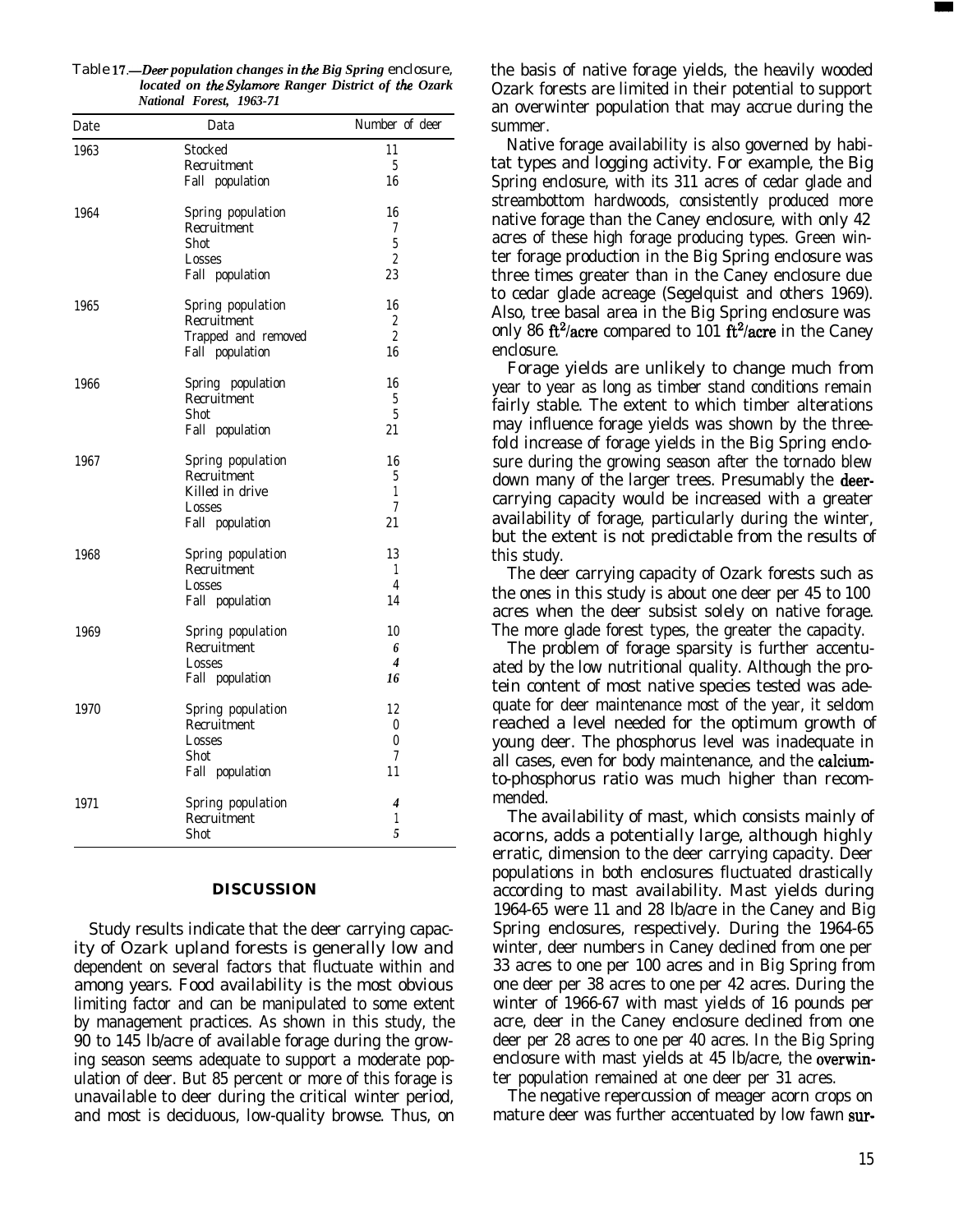viva1 the following spring.. For example, after the winters of 1964-65 and 1966-67, no fawns survived in the Caney enclosure, and there was only a 13-percent increase of deer numbers in the Big Spring enclosure. Usually the deer populations fluctuated less in the Big Spring than in the Caney enclosure-probably because of greater winter forage availability and because mast yields were more consistent in the Big Spring enclosure.

The fact that the overwinter carrying capacity and the reproductive rate of deer fluctuate highly in relation to mast availability poses difficult problems in the harvest strategy of deer. Data from this study suggest that special attention be given to an assessment of expected mast yields prior to the fall hunting season. If mast yields, particularly acorns, are low, extra hunting effort should be exerted to reduce the overwintering deer population. Under low mast conditions, winter survival would be low, and those surviving would experience a poor reproductive success the following spring. On the other hand, if herd numbers were reduced at or below carrying capacity in the fall, the surviving adult does would be more likely to go through the winter in reasonably good shape and produce healthy fawns the following spring and summer. Other studies have also shown the importance of adult doe nutrition on fawn survival (Verme 1977, Logan 1973).

When acorn yields are moderate to high, there is less need to impose a heavy harvest strategy. But here again, a deer herd maintained at or below the carrying capacity will likely experience high reproductive rates (McCullough 1984).

As visualized in the planning stages of this study, a practical possibility for increasing the deer carrying capacity of Ozark forests and ameliorating or cushioning the effects of highly fluctuating mast yields would be to establish food plots that consistently produce high-quality food during winter, the most critical part of the year. Efforts to do so in the Caney closure were successful.

The fir&year forage yields on food plots established in 1968 were low and not sufficient to fully compensate for the low yields of native forage and mast. As a result of this general food scarcity, utilization of native and improved forage was high. Eight adult deer died, and deer numbers declined from one deer per 26 acres to one deer per 40 acres. However, this was a significantly higher carryover than the one deer per 100 acres that survived the winter of 1964-65 when no food plots were available.

Deer that survived the 1968-69 winter produced 11 fawns the following summer, and the fall population in 1969 was 1 deer per 23 acres. This was the only significant reproduction recorded following any winter dieoff during the study. After the acreage of food plots was expanded in 1969 and became fully productive, the overwinter populations became fairly stable at one deer per 21 acres. This was almost double that of one deer per 46 acres prior to food plot establishment.

Where food plots are needed to compensate for a deficiency in winter feed, it should be recognized that food plots will be of less importance when acorn yields are high. During such times, deer eat little else other than acorns until the acorn supply is exhausted. Thus, an assessment of acorn production should be made each fall before time and money are expended to plant and fertilize annual crops that will be utilized lightly by deer.

Even though adult deer were not suffering from a lack of nutritious food after the food plots were established, mortality still occurred. The cause was not always obvious. Old age, poaching, predation, accident, and unknown natural causes were often involved.

When food plots were available, it appeared that low fawn survival was the major factor limiting the population. Fawns were usually born at or very near the expected rate (as determined from prenatal fetal counts), but they seldom survived 6 months. Of the 18 fawns outfitted with radio transmitters in 1975 and 1978, 77 percent were killed by predators, 6 percent died from starvation, 11 percent had equipment loss or failure, and 6 percent died from disease. Although most of this mortality was associated with predators, it is believed that predators were mainly the removal mechanism and that genetic or other unidentified factors were involved with this mortality.

The study results emphasize several important facts pertinent to deer and habitat management in the Ozarks. Sparsity of high-quality native foods during the winter and highly variable mast yields combine with disease, parasites, and predators to restrict overwinter deer populations to a low level. Scarcity of quality forage can be alleviated to a large extent by timber-cutting practices (Torgerson and Porath 1984) and by establishing high-quality food plots. Even so, the populations may be curtailed by low fawn survival resulting from predation, disease, parasites, and other possibly interacting factors, such as genetics.

## **LITERATURE CITED**

- Alexander, Harold E. 1954. Deer problems. Little Rock, AR Arkansas Game and Fish Commission, Federal Aid Publication. [Not paged].
- Association of Official Agricultural Chemists. 1960. Official methods of analysis. 9th ed. Washington, DC: Association of Official Agricultural Chemists. 832 p.
- Donaldson, David; Hunter, Carl; Holder, T.H. 1951. Arkansas deer herd. Little Rock, AR Arkansas Game and Fish Commission. 72 p.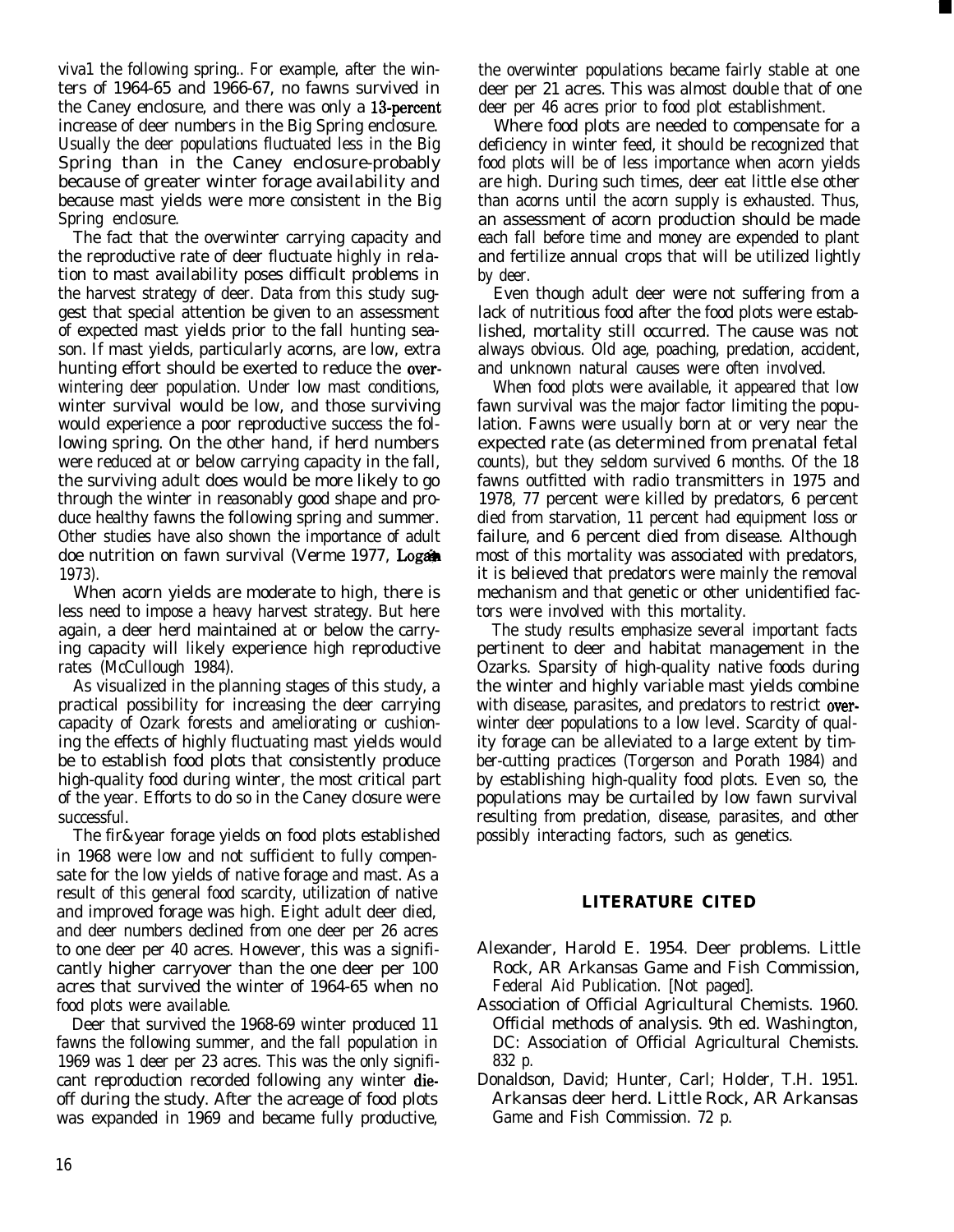- Eve, J. Hammond; Kellogg, Forest E. 1977. Management implications of abomasal parasites in southeastern white-tailed deer. Journal of Wildlife Management. 41(2): 169-177.
- Fowells, H.A., camp. 1965. Silvics of forest trees of the United States. Agric. Handb. 271. Washington, DC: U.S. Department of Agriculture. 762 p.
- French, C.E.; McEwen, L.C.; Magruder, N.D.; Ingram, R.H.; Swift, R.W. 1955. Nutritional requirements of the white-tailed deer for growth and antler development. Bulletin 6OOP University Park, PA: Pennsylvania Agricultural Experiment Station. 50 p.
- Halls, Lowell K.; Crawford, Hewlette S., Jr. 1960. Deer-forest habitat relationship in north Arkansas. Journal of Wildlife Management. 24(4): 387-395.
- Logan, Tom. 1973. Study of white-tailed deer fawn mortality on Cookson Hills Deer Refuge, eastern Oklahoma. In: Proceedings of the annual conference of the Southeastern Association of Game and Fish Commissioners; 1972 October 22-25; Knoxville, TN. Columbia, SC: Southeastern Association of Game and Fish Commissioners: 27-39.
- Magruder, N.D.; French, C.E.; McEwen, L.C.; Swift, R.W. 1957. Nutritional requirements of white-tailed deer for growth and antler development. II. Experimental results of the third year. Bulletin 628. University Park, PA: Pennsylvania Agricultural Experiment Station. 21 p.
- McCullough, Dale R. 1984. Lessons from the George Reserve, Michigan. In: Halls, L.K., ed. White-tailed deer: ecology and management. Harrisburg, PA: Stackpole Books; Washington, DC: Wildlife Management Institute. 211-260.
- Price, Phyllis K.; Cartwright, Michael; Rogers, Mitchell J. 1979. Genetic variation in white-tailed deer from Arkansas. Arkansas Academy of Scientific Proceedings. 33: 64-66.
- Segelquist, Charles A.; Rogers, Mitch; Ward, Fred. D. 1972. Quantity and quality of Japanese honeysuckle on Arkansas Ozark food plots. In: Proceedings of the annual conference of the Southeastern Association of Game and Fish Commissioners; 1971 October

17-20; Charleston, SC. Columbia, SC: Southeastern Association of Game and Fish Commissioners: 47-53.

- Segelquist, Charles A.; Rogers, Mitch; Ward, Fred D.; Leonard, Robert G. 1973. Forest habitat and deer populations in an Arkansas Ozark enclosure. In: Proceedings of the annual conference of the Southeastern Association of Game and Fish Commissioners: 1972 October 22-25; Knoxville, TN. Columbia, SC: Southeastern Association of Game and Fish Commissioners: 15-21.
- Segelquist, Charles A.; Ward, Fred. D.; Leonard, Robert G. 1969. Habitat-deer relations in two Ozark enclosures. Journal of Wildlife Management. 33(3): 511-520.
- Short, Henry L.; Blair, Robert M.; Epps, E.A., Jr. 1975. Composition and digestibility of deer browse in southern forests. Res. Pap. SO-111. New Orleans, LA: U.S. Department of Agriculture, Forest Service, Southern Forest Experiment Station. 10 p.
- Tilley, J.M.A.; Terry, R.A. 1963. A two-stage technique for the in vitro digestion of forage crops. Journal of British Grassland Society. 18: 104-111.
- Torgerson, Oliver; Porath, Wayne R. 1984. Midwest oak-hickory forest. In: Halls, L.K., ed. White-tailed deer: ecology and management. Harrisburg, PA: Stackpole Books; Washington, DC: Wildlife Management Institute. 41 l-426.
- Ulrey, D.E.; Youah, W.G.; Johnson, H.E.; Fay, L.O.; Schoepke, B.L.; McGee, W.T.; Keahey, K.K. 1973. Calcium requirements of weaned white-tailed deer fawns. Journal of Wildlife Management. 37(2): 187-194.
- Van Soest, R.J. 1967. Development of a comprehensive system of feed analyses and its application to forages. Journal of Animal Science. 26: 119-128.
- Verme, Louis J. 1977. Assessment of natal mortality in upper Michigan deer. Journal of Wildlife Management. 41(4): 700-708.
- Wilm, H.G.; Costello, D.F.; Klipple, G.E. 1944. Estimating forage yield by the double-sampling method. Journal of American Society of Agronomy. 36(3): 194-203.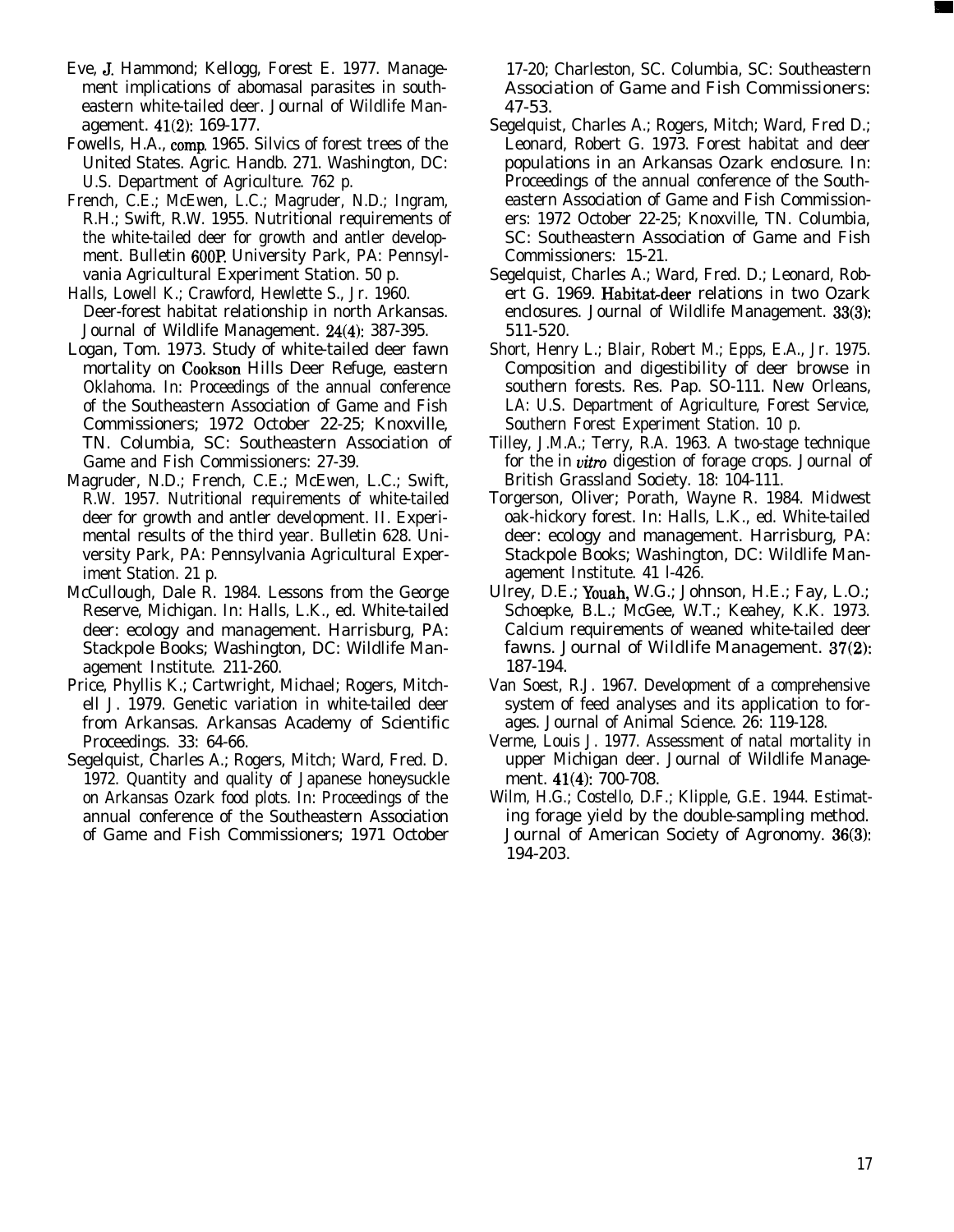Persons of any race, color, national origin, sex, age, religion, or with any handicapping condition are welcome to use and enjoy all facilities, programs, and services of the USDA. Discrimination in any form is strictly against agency policy, and should be reported to the Secretary of Agriculture, Washington, DC 20250.